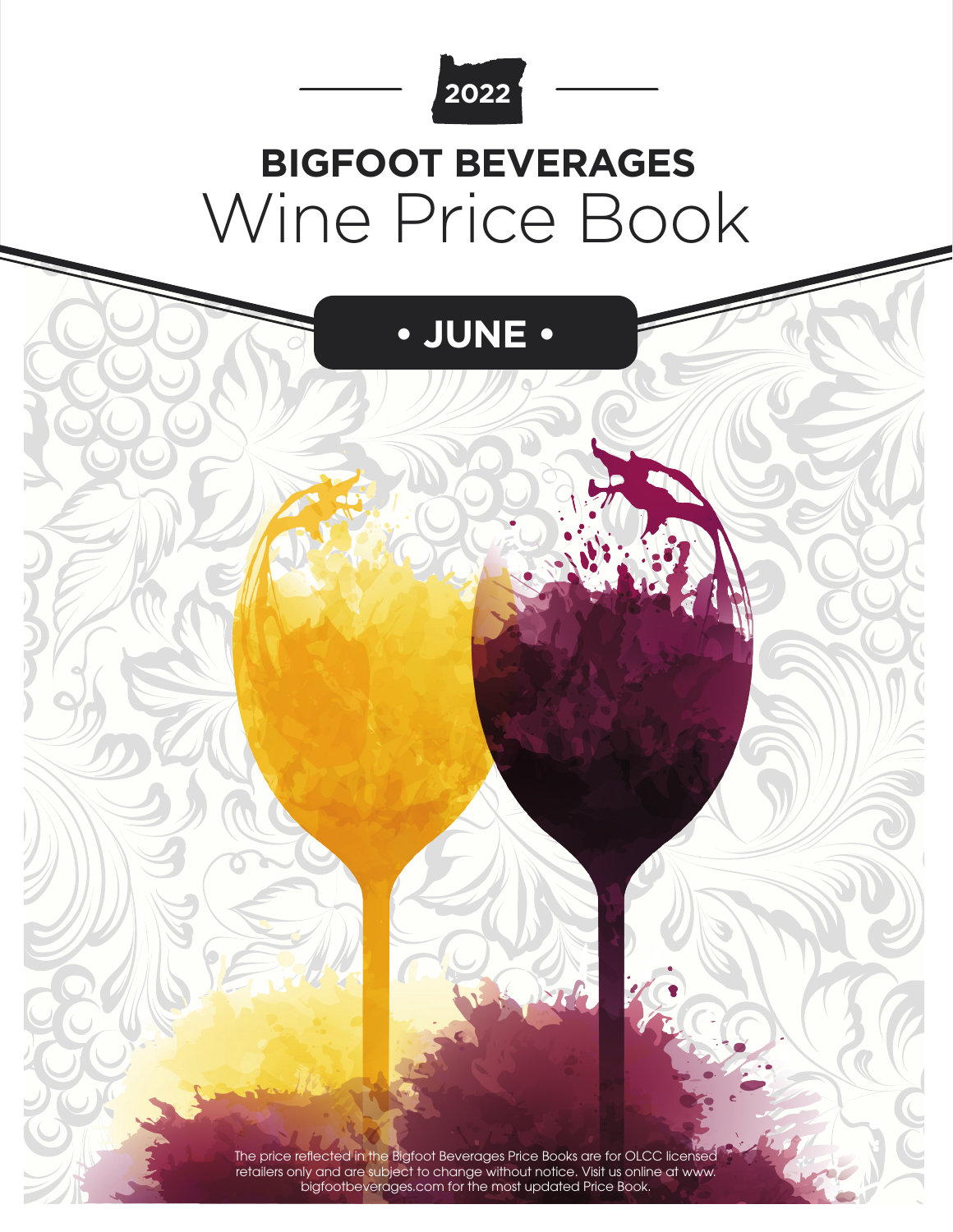### Table of Contents - Wine

| <b>OREGON WINE</b>        | $\mathbf{1}$   | <b>ROSCATO</b>                    | 6              |
|---------------------------|----------------|-----------------------------------|----------------|
| <b>BLUE MOON</b>          | 1              | <b>PORTUGAL</b>                   | 6              |
| CANNED OREGON             | 1              | <b>FONSECA</b>                    | 6              |
| <b>CHEMISTRY</b>          | 1              | <b>SAKE</b>                       | 6              |
| <b>DEAR MOM WINE</b>      | 1              | <b>OZEKI</b>                      | 6              |
| DUCK POND                 | 1              | <b>SHO CHIKU BAI</b>              | 6              |
| EOLA HILLS                | 1              | YOMI                              | 6              |
| <b>EVOLUTION</b>          | 1              | <b>SPAIN</b>                      | $\overline{7}$ |
| <b>FIRESTEED</b>          | 1              | <b>BELLE GROVE</b>                | $\overline{7}$ |
| <b>FORIS</b>              | 1              | <b>POEMA</b>                      | $\overline{7}$ |
| HINMAN                    | 1              | <b>SPARKLING WINE</b>             | $\overline{7}$ |
| <b>INSCRIPTION</b>        | 1              | CRISTALINO                        | $\overline{7}$ |
| KING ESTATE               | 1              | <b>KORBEL SPARKLING</b>           | $\overline{7}$ |
| LIL RASCAL                | 1              | LA JOLIE                          | $\overline{7}$ |
| <b>NEXT</b>               | $\mathcal{P}$  | <b>OPERA PRIMA</b>                | $\overline{7}$ |
| NORTH BY NORTHWEST        | $\mathcal{P}$  | <b>RISATA</b>                     | $\overline{7}$ |
| PORTLAND SANGRIA          | $\overline{2}$ | <b>PROGRESSIVE ADULT BEVERAGE</b> | $\overline{7}$ |
| <b>RASCAL</b>             | $\mathcal{P}$  | <b>BUZZBALLZ</b>                  | $\overline{7}$ |
| SILVAN RIDGE              | $\mathcal{P}$  | CHI-CHI'S                         | $\overline{7}$ |
| STOLLER FAMILY ESTATE     | $\mathcal{P}$  | <b>RELSKA</b>                     | $\overline{7}$ |
| UNDERWOOD CELLARS         | $\mathcal{P}$  | <b>UPTOWN</b>                     | $\overline{7}$ |
| WILLAMETTE VLLY VINEYARDS | $\overline{2}$ | <b>NA WINE</b>                    | 8              |
| <b>CALIFORNIA WINE</b>    | 2              | <b>SUTTER HOME</b>                | 5              |
| <b>ALBERTONI</b>          | $\overline{2}$ | <b>NA MIXERS</b>                  | 8              |
| <b>BANDIT</b>             | $\overline{2}$ | <b>CLAMATO</b>                    | 8              |
| <b>BOGLE</b>              | 3              | <b>MR &amp; MRS T</b>             | 8              |
| <b>BONTERRA</b>           | 3              | ROSE'S                            | 8              |
| 0.111101101101111         |                |                                   |                |

| <b>ALBERTONI</b>             | 2                       |
|------------------------------|-------------------------|
| <b>BANDIT</b>                | $\overline{2}$          |
| <b>BOGLE</b>                 | 3                       |
| <b>BONTERRA</b>              | 3                       |
| <b>CK MONDAVI</b>            | 3                       |
| <b>COPPOLA</b>               | 3                       |
| <b>CRANE LAKE</b>            | 3                       |
| <b>CREAMERY</b>              | 3                       |
| <b>FETZER</b>                | 3                       |
| <b>FLAT TOP HILLS</b>        | 3                       |
| <b>FREAKSHOW</b>             | 3                       |
| GAZE                         | 3                       |
| <b>HACIENDA CELLARS</b>      | $\overline{\mathbf{4}}$ |
| <b>JLOHR</b>                 | 4                       |
| <b>JOEL GOTT</b>             | 4                       |
| LIFEVINE                     | 4                       |
| LUNA DE ORO                  | 4                       |
| <b>MENAGE A TROIS</b>        | 4                       |
| <b>NADIA</b>                 | 4                       |
| O ORGANICS                   | 4                       |
| <b>POMELO</b>                | 4                       |
| RANCHO LA GLORIA             | 4                       |
| <b>RELAY</b>                 | 4                       |
| <b>SEAGLASS</b>              | 4                       |
| <b>SIGNATURE RES</b>         | 4                       |
| <b>SUTTER HOME</b>           | 5                       |
| <b>SYCAMORE LANE</b>         | 5                       |
| <b>WASHINGTON WINE</b>       | 5                       |
| <b>CHARLES &amp; CHARLES</b> | 5                       |
| MARYHILL                     | 5                       |
| <b>OWEN ROE</b>              | 5                       |
| SHARECROPPER'S               | 6                       |
| <b>VIOLA ROSA</b>            | 6                       |
| <b>ARGENTINA</b>             | 6                       |
| CALLIA ALTA                  | 6                       |
| <b>AUSTRALIA</b>             | 6                       |
| <b>INNOCENT BYSTANDER</b>    | 6                       |
| <b>CHILE</b>                 | 6                       |
| <b>FRONTERA</b>              | 6                       |
| <b>FRANCE</b>                | 6                       |
| <b>LOUIS JADOT</b>           | 6                       |
| <b>IRELAND</b>               | 6                       |
| <b>O'CONNERY</b>             | 6                       |
| <b>ITALY</b>                 | 6                       |
| <b>BOISSIERE</b>             | 6                       |
| CAVIT                        | 6                       |
|                              |                         |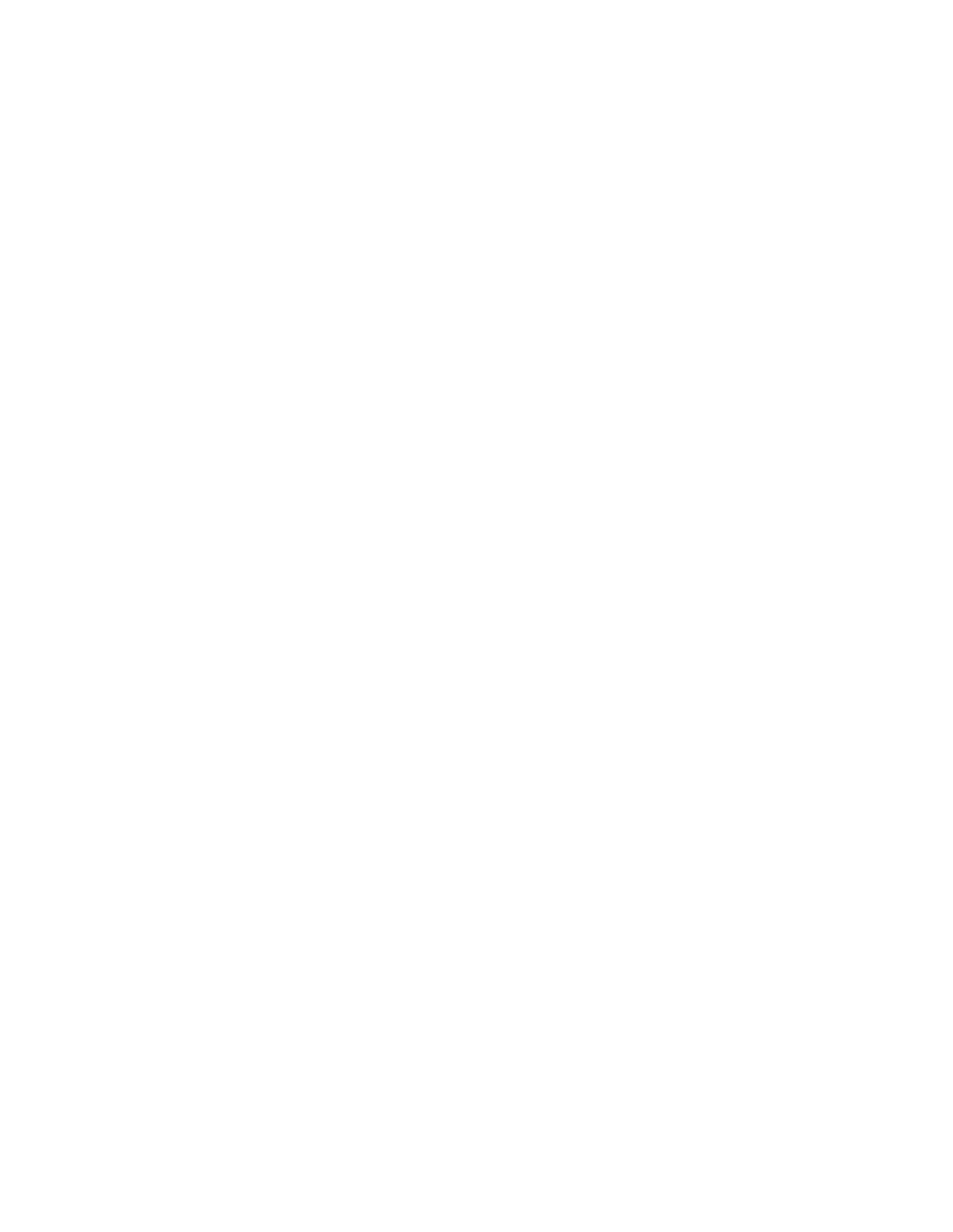|                                                                              | Item # U.P.C. Code                                                                                                                                                        | Description                                                                                                                                          |                                                            | Unit Size                                                                   | Regular<br>Price                                                                             | Post-Off                                                                                             | Net Case<br>Price                                                                        | Unit<br>Cost                                                                      |                                                    |                                                                                  | <b>Suggested Retail Price</b><br>$\sqrt[6]{02}$ +20% +25%                                                                              | $+30%$                                                                    |
|------------------------------------------------------------------------------|---------------------------------------------------------------------------------------------------------------------------------------------------------------------------|------------------------------------------------------------------------------------------------------------------------------------------------------|------------------------------------------------------------|-----------------------------------------------------------------------------|----------------------------------------------------------------------------------------------|------------------------------------------------------------------------------------------------------|------------------------------------------------------------------------------------------|-----------------------------------------------------------------------------------|----------------------------------------------------|----------------------------------------------------------------------------------|----------------------------------------------------------------------------------------------------------------------------------------|---------------------------------------------------------------------------|
|                                                                              | <b>OREGON WINE</b>                                                                                                                                                        |                                                                                                                                                      |                                                            |                                                                             |                                                                                              |                                                                                                      |                                                                                          |                                                                                   |                                                    |                                                                                  |                                                                                                                                        |                                                                           |
| 600065                                                                       | <b>BLUE MOON</b><br>0-18762-92144-0 RIESLING                                                                                                                              |                                                                                                                                                      |                                                            | 12 12/750                                                                   | \$83.88                                                                                      | (\$7.40)                                                                                             | \$76.48                                                                                  | \$6.37                                                                            | \$.27                                              | \$7.99                                                                           | \$8.49                                                                                                                                 | \$9.09                                                                    |
| 600428<br>600429<br>600436<br>600447<br>600454<br>600455<br>600489           | <b>CANNED OREGON</b><br>8-50784-00322-9 PINOT GRIS<br>8-50784-00321-2<br>8-50784-00320-5<br>8-50784-00323-6<br>0-00000-00000-0<br>0-00000-00000-0<br>8-50784-00324-3      | <b>WHITE BUBBLES</b><br><b>RED PINOT NOIR</b><br><b>ROSE BUBBLES</b><br><b>PINOT GRIS</b><br>PINOT NOIR<br><b>ROSE</b>                               | 12<br>12<br>12<br>12<br>$\mathbf{1}$<br>$\mathbf{1}$<br>12 | 12/375<br>12/375<br>12/375<br>12/375<br>20L<br>20L<br>12/375                | \$67.08<br>\$67.08<br>\$67.08<br>\$67.08<br>\$275.00<br>\$275.00<br>\$67.08                  | (\$15.80)<br>(\$15.80)<br>(\$15.80)<br>(\$15.80)<br>(\$89.00)<br>(\$77.88)<br>(\$15.80)              | \$51.28<br>\$51.28<br>\$51.28<br>\$51.28<br>\$186.00<br>\$197.12<br>\$51.28              | \$4.27<br>\$4.27<br>\$4.27<br>\$4.27<br>\$186.00<br>\$197.12<br>\$4.27            | \$.44<br>\$.44<br>\$44<br>\$.44<br>\$.40<br>\$.44  | \$5.29<br>\$5.29<br>\$5.29<br>\$5.29<br>\$5.29                                   | \$5.69<br>\$5.69<br>\$5.69<br>\$5.69<br>\$.40 \$232.49 \$247.99 \$265.69<br>\$246.39 \$262.79<br>\$5.69                                | \$6.09<br>\$6.09<br>\$6.09<br>\$6.09<br>\$281.59<br>\$6.09                |
| 600425<br>600426<br>600427                                                   | <b>CHEMISTRY</b><br>6-40656-00013-1<br>6-40656-00014-8<br>6-40656-00067-4                                                                                                 | <b>PINOT GRIS</b><br>PINOT NOIR<br>CHARDONNAY                                                                                                        | 12<br>12<br>12                                             | 12/750<br>12/750<br>12/750                                                  | \$134.28<br>\$184.68<br>\$142.68                                                             | (\$19.40)<br>(\$32.60)<br>(\$32.60)                                                                  | \$114.88<br>\$152.08<br>\$110.08                                                         | \$9.57<br>\$12.67<br>\$9.17                                                       | \$.44<br>\$.60<br>\$.46                            | \$11.99<br>\$15.79<br>\$11.49                                                    | \$12.79<br>\$16.89<br>\$12.19                                                                                                          | \$13.69<br>\$18.09<br>\$13.09                                             |
| 600232<br>600233<br>600234<br>600440                                         | <b>DEAR MOM WINE</b><br>8-56716-00702-0<br>8-56716-00711-2<br>8-56716-00709-9<br>8-56716-00713-6                                                                          | <b>RED</b><br><b>ROSE</b><br><b>WHITE</b><br>SPARKLETOWN                                                                                             | 6<br>6<br>6<br>6                                           | 24/187<br>24/187<br>24/187<br>24/187                                        | \$67.10<br>\$67.10<br>\$67.10<br>\$67.10                                                     | (\$8.45)<br>(\$8.45)<br>(\$8.45)<br>(\$8.45)                                                         | \$58.65<br>\$58.65<br>\$58.65<br>\$58.65                                                 | \$9.77<br>\$9.77<br>\$9.77<br>\$9.77                                              | \$.44<br>\$.44<br>\$.44<br>\$.44                   | \$12.19<br>\$12.19<br>\$12.19<br>\$12.19                                         | \$12.99<br>\$12.99<br>\$12.99<br>\$12.99                                                                                               | \$13.99<br>\$13.99<br>\$13.99<br>\$13.99                                  |
| 600339<br>600340<br>600341<br>600342                                         | <b>DUCK POND</b><br>7-68154-23157-1<br>7-68154-23149-6<br>7-68154-23154-0<br>7-68154-23155-7                                                                              | <b>CHARDONNAY</b><br><b>PINOT GRIS</b><br>PINOT NOIR<br>ROSE OF P NOIR                                                                               | 12<br>12<br>12<br>12                                       | 12/750<br>12/750<br>12/750<br>12/750                                        | \$134.28<br>\$134.28<br>\$184.68<br>\$134.28                                                 | (\$49.40)<br>(\$49.40)<br>(\$66.20)<br>(\$49.40)                                                     | \$84.88<br>\$84.88<br>\$118.48<br>\$84.88                                                | \$7.07<br>\$7.07<br>\$9.87<br>\$7.07                                              | \$.44<br>\$.44<br>\$.60<br>\$.44                   | \$8.79<br>\$8.79<br>\$12.29<br>\$8.79                                            | \$9.39<br>\$9.39<br>\$13.19<br>\$9.39                                                                                                  | \$10.09<br>\$10.09<br>\$14.09<br>\$10.09                                  |
| 600413<br>600414<br>600415<br>600416<br>600441<br>600446<br>600453<br>600488 | <b>EOLA HILLS</b><br>0-91127-88311-9<br>0-91127-91931-3<br>0-91127-88411-6<br>0-91127-90631-3<br>0-91127-92911-4<br>0-91127-87511-4<br>0-00000-00000-0<br>0-00000-00000-0 | OR CHARDONNAY<br><b>WV PINOT GRIS</b><br><b>WV PINOT NOIR</b><br><b>WV ROSE</b><br>OR RIESLING<br><b>CAB SAUV</b><br><b>WV ROSE</b><br>WV PINOT GRIS | 12<br>12<br>12<br>12<br>12<br>12<br>$\mathbf{1}$<br>1      | 12/750<br>12/750<br>12/750<br>12/750<br>12/750<br>12/750<br>20L<br>20L      | \$100.68<br>\$100.68<br>\$159.48<br>\$100.68<br>\$100.68<br>\$159.48<br>\$231.00<br>\$231.00 | (\$3.80)<br>(\$3.80)<br>(\$44.60)<br>(\$3.80)<br>(\$3.80)<br>(\$38.60)<br>$(\$45.00)$<br>$(\$45.00)$ | \$96.88<br>\$96.88<br>\$114.88<br>\$96.88<br>\$96.88<br>\$120.88<br>\$186.00<br>\$186.00 | \$8.07<br>\$8.07<br>\$9.57<br>\$8.07<br>\$8.07<br>\$10.07<br>\$186.00<br>\$186.00 | \$33<br>\$.33<br>\$.52<br>\$.33<br>\$.33           | \$10.09<br>\$10.09<br>\$11.99<br>\$10.09<br>\$10.09<br>$$.52$ \$12.59            | \$10.79<br>\$10.79<br>\$12.79<br>\$10.79<br>\$10.79<br>\$13.39<br>\$.34 \$232.49 \$247.99 \$265.69<br>\$.34 \$232.49 \$247.99 \$265.69 | \$11.49<br>\$11.49<br>\$13.69<br>\$11.49<br>\$11.49<br>\$14.39            |
| 600170<br>600303<br>600423<br>600484                                         | <b>EVOLUTION</b><br>0-88473-31651-4<br>0-88473-90713-2<br>0-88473-88166-1<br>0-88473-08774-2                                                                              | <b>BIG TIME RED</b><br><b>CHARDONNAY</b><br><b>WHITE BLEND</b><br>OR PINOT NOIR                                                                      | 12<br>12<br>12<br>6                                        | 12/750<br>12/750<br>12/750<br>6/1.5L                                        | \$180.00<br>\$204.00<br>\$168.00<br>\$125.94                                                 | (\$44.72)<br>(\$51.92)<br>(\$32.72)<br>(\$36.80)                                                     | \$135.28<br>\$152.08<br>\$135.28<br>\$89.14                                              | \$11.27<br>\$12.67<br>\$11.27<br>\$14.85                                          | \$.59<br>\$.67<br>\$.55<br>\$.41                   | \$14.09<br>\$15.79<br>\$14.09<br>\$18.59                                         | \$14.99<br>\$16.89<br>\$14.99<br>\$19.79                                                                                               | \$16.09<br>\$18.09<br>\$16.09<br>\$21.19                                  |
|                                                                              | <b>FIRESTEED</b>                                                                                                                                                          | 600177 7-53526-10000-5 OR PINOT NOIR                                                                                                                 |                                                            | 12 12/750                                                                   | \$125.88                                                                                     | (\$15.08)                                                                                            | \$110.80                                                                                 | \$9.23                                                                            |                                                    |                                                                                  | \$.41 \$11.49 \$12.29                                                                                                                  | \$13.19                                                                   |
| <b>FORIS</b><br>600090<br>600091                                             | 0-21497-88005-0 PINOT NOIR                                                                                                                                                | 0-21497-88007-4 FLY OVER RED                                                                                                                         |                                                            | 12 12/750<br>12 12/750                                                      | \$142.68<br>\$142.68                                                                         | (\$48.56)<br>(\$18.32)                                                                               | \$94.12<br>\$124.36                                                                      | \$7.84<br>\$10.36                                                                 | \$.46                                              | \$9.79<br>$$.46$ \$12.99                                                         | \$10.49<br>\$13.79                                                                                                                     | \$11.19<br>\$14.79                                                        |
| <b>HINMAN</b>                                                                | 600176 0-84002-00017-6 PINOT NOIR                                                                                                                                         |                                                                                                                                                      |                                                            | 12 12/750                                                                   | \$142.68                                                                                     | (\$15.08)                                                                                            | \$127.60                                                                                 | \$10.63                                                                           |                                                    |                                                                                  | \$.46 \$13.29 \$14.19 \$15.19                                                                                                          |                                                                           |
| 600293                                                                       | <b>INSCRIPTION</b><br>7-68675-18092-1 PINOT NOIR                                                                                                                          |                                                                                                                                                      |                                                            | 12 12/750                                                                   | \$167.88                                                                                     | (\$7.40)                                                                                             | \$160.48                                                                                 | \$13.37                                                                           |                                                    |                                                                                  | \$.55 \$16.69 \$17.79 \$19.09                                                                                                          |                                                                           |
| 600031<br>600032<br>600219<br>600289<br>600325<br>600326<br>600501           | <b>KING ESTATE</b><br>7-68675-96012-7 PINOT GRIS<br>7-68675-96022-6<br>7-68675-96032-5<br>7-68675-18082-2 SAUV BLANC<br>7-68675-96011-0<br>7-68675-96021-9                | PINOT GRIS<br>PINOT NOIR<br>CHARDONNAY<br>SAUV BLANC<br>PINOT GRIS<br>PINOT NOIR<br>ROSE OF P NOIR<br>7-68675-18052-5 ROSE OF P NOIR                 | 12<br>12<br>12<br>12                                       | 12 12/750<br>12/750<br>12/750<br>12/750<br>12/375<br>12 12/375<br>12 12/750 | \$167.88<br>\$275.88<br>\$184.68<br>\$167.88<br>\$84.88<br>\$125.88<br>\$184.68              | (\$15.80)<br>(\$56.60)<br>(\$24.20)<br>(\$15.80)<br>(\$6.20)<br>(\$32.60)                            | \$152.08<br>\$219.28<br>\$160.48<br>\$152.08<br>\$84.88<br>\$119.68<br>\$152.08          | \$12.67<br>\$18.27<br>\$13.37<br>\$12.67<br>\$7.07<br>\$9.97<br>\$12.67           | \$.90<br>\$.60<br>\$.55<br>\$.55<br>\$.82<br>\$.60 | $$.55$ $$15.79$<br>\$22.79<br>\$16.69<br>\$15.79<br>\$8.79<br>\$12.49<br>\$15.79 | \$16.89<br>\$24.39<br>\$17.79<br>\$16.89<br>\$9.39<br>\$13.29<br>\$16.89                                                               | \$18.09<br>\$26.09<br>\$19.09<br>\$18.09<br>\$10.09<br>\$14.29<br>\$18.09 |
| 600358                                                                       | <b>LIL RASCAL</b><br>8-52411-00773-0 PINOT NOIR                                                                                                                           |                                                                                                                                                      |                                                            | 12 12/375                                                                   | \$58.68                                                                                      | (\$7.40)                                                                                             | \$51.28                                                                                  | \$4.27                                                                            | \$.38                                              | \$5.29                                                                           | \$5.69                                                                                                                                 | \$6.09                                                                    |

Page 1 of 8

All pricing is based on full case purchases. A split case fee will be applied to non full case orders. Pricing is subject to change without notice. All items are not available in each location. All items are not available in each location.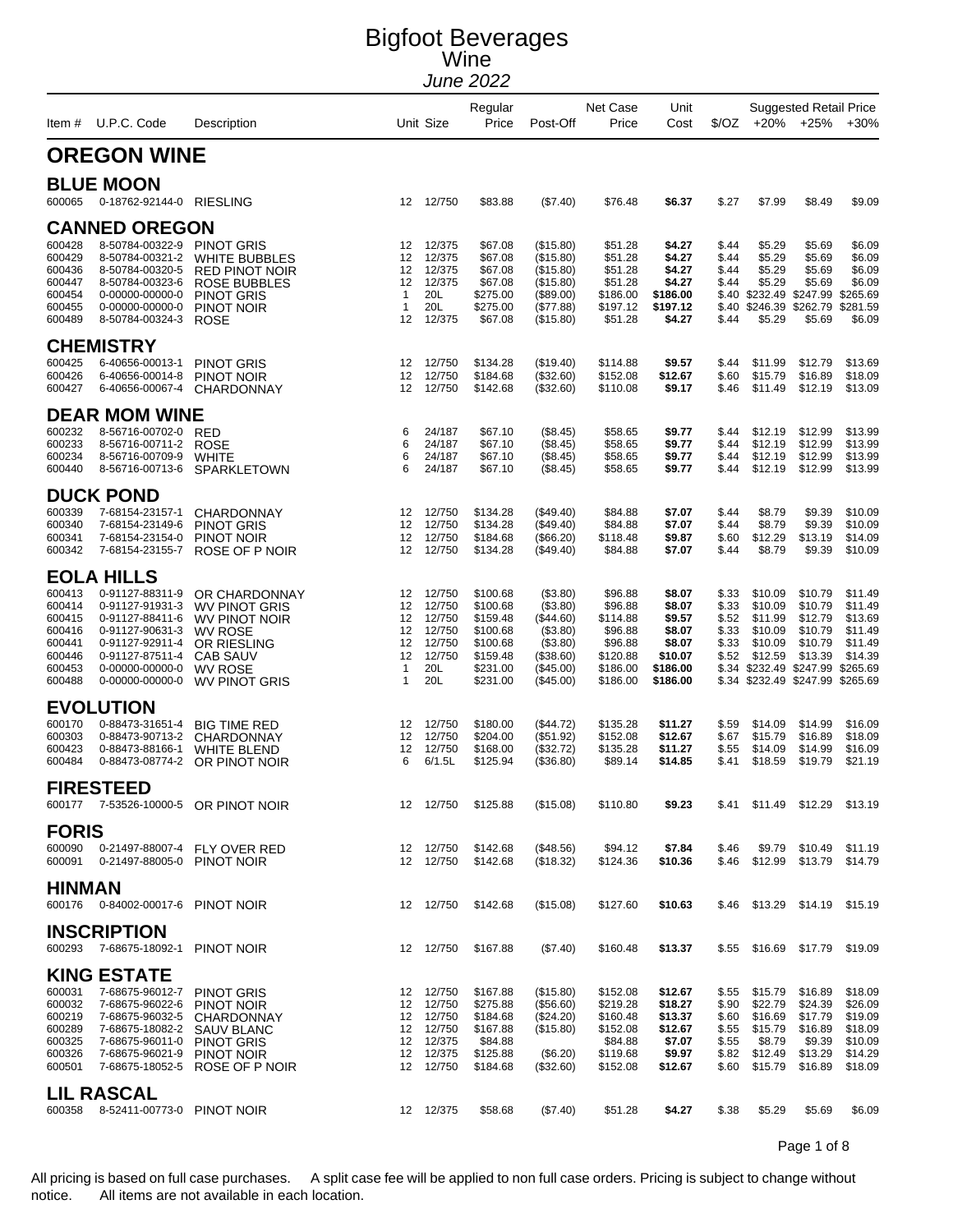|                         |                                                    |                                                               |                    |                     | Regular              |                          | Net Case             | Unit               |                |                    | <b>Suggested Retail Price</b>    |                    |
|-------------------------|----------------------------------------------------|---------------------------------------------------------------|--------------------|---------------------|----------------------|--------------------------|----------------------|--------------------|----------------|--------------------|----------------------------------|--------------------|
|                         | Item # U.P.C. Code                                 | Description                                                   |                    | Unit Size           | Price                | Post-Off                 | Price                | Cost               |                |                    | $$/OZ$ +20% +25% +30%            |                    |
|                         | <b>OREGON WINE</b>                                 |                                                               |                    |                     |                      |                          |                      |                    |                |                    |                                  |                    |
|                         | <b>LIL RASCAL</b>                                  |                                                               |                    |                     |                      |                          |                      |                    |                |                    |                                  |                    |
| 600359<br>600360        | 8-52411-00775-4 ROSE<br>8-52411-00774-7 PINOT GRIS |                                                               | 12                 | 12 12/375<br>12/375 | \$58.68<br>\$58.68   | (\$7.40)<br>(\$7.40)     | \$51.28<br>\$51.28   | \$4.27<br>\$4.27   | \$.38<br>\$.38 | \$5.29<br>\$5.29   | \$5.69<br>\$5.69                 | \$6.09<br>\$6.09   |
| <b>NEXT</b>             |                                                    |                                                               |                    |                     |                      |                          |                      |                    |                |                    |                                  |                    |
| 600505                  | 7-68675-09952-0 RED BLEND                          |                                                               |                    | 12 12/750           | \$119.88             | (\$16.88)                | \$103.00             | \$8.58             | \$.39          | \$10.69            | \$11.39                          | \$12.29            |
|                         | <b>NORTH BY NORTHWEST</b>                          |                                                               |                    |                     |                      |                          |                      |                    |                |                    |                                  |                    |
| 600266                  |                                                    | 0-00000-00000-0 CV RED BLEND                                  | 1                  | 19.5L               | \$257.00             | (\$16.00)                | \$241.00             | \$241.00           |                |                    | \$.39 \$301.29 \$321.29 \$344.29 |                    |
| 600267<br>600275        | 7-68675-11842-9<br>7-68675-05432-1                 | CV RED BLEND                                                  | 12<br>12           | 12/750<br>12/750    | \$142.68<br>\$235.08 | (\$32.60)<br>(\$90.08)   | \$110.08<br>\$145.00 | \$9.17<br>\$12.08  | \$.46<br>\$.77 | \$11.49<br>\$15.09 | \$12.19<br>\$16.09               | \$13.09<br>\$17.29 |
| 600290                  | 7-68675-11542-8                                    | <b>CV CAB SAUV</b><br><b>CV CHARDONNAY</b>                    | 12                 | 12/750              | \$142.68             | (\$72.68)                | \$70.00              | \$5.83             | \$.46          | \$7.29             | \$7.79                           | \$8.29             |
| 600291                  | 7-68675-10502-3                                    | <b>HHH RIESLING</b>                                           | 12<br>$\mathbf{1}$ | 12/750<br>19.5L     | \$109.08             | (\$60.20)                | \$48.88              | \$4.07             | \$.35          | \$5.09             | \$5.39                           | \$5.79             |
| 600452                  | 0-00000-00000-0                                    | <b>HHH CHARDONNAY</b>                                         |                    |                     | \$161.00             |                          | \$161.00             | \$161.00           |                |                    | \$.24 \$201.29 \$214.69 \$229.99 |                    |
|                         | <b>PORTLAND SANGRIA</b>                            |                                                               |                    |                     |                      |                          |                      |                    |                |                    |                                  |                    |
| 600094<br>600164        | 8-52265-00702-3                                    | 8-52265-00700-9 ROSE LOGAN RSP<br>WH LEMON GINGR              | 24<br>24           | 24/355<br>24/355    | \$75.36<br>\$75.36   | (\$15.32)<br>(\$15.32)   | \$60.04<br>\$60.04   | \$2.50<br>\$2.50   | \$.26<br>\$.26 | \$3.09<br>\$3.09   | \$3.29<br>\$3.29                 | \$3.59<br>\$3.59   |
| <b>RASCAL</b>           |                                                    |                                                               |                    |                     |                      |                          |                      |                    |                |                    |                                  |                    |
| 600347                  | 8-12572-00848-9                                    | OR PINOT GRIS                                                 |                    | 12 12/750           | \$125.88             | (\$41.00)                | \$84.88              | \$7.07             | \$.41          | \$8.79             | \$9.39                           | \$10.09            |
| 600348<br>600349        | 8-52411-00715-0<br>8-12572-00842-7                 | OR ROSE<br>PINOT NOIR                                         | 12<br>12           | 12/750<br>12/750    | \$125.88<br>\$125.88 | (\$41.00)<br>$(\$41.00)$ | \$84.88<br>\$84.88   | \$7.07<br>\$7.07   | \$.41<br>\$.41 | \$8.79<br>\$8.79   | \$9.39<br>\$9.39                 | \$10.09<br>\$10.09 |
|                         | <b>SILVAN RIDGE</b>                                |                                                               |                    |                     |                      |                          |                      |                    |                |                    |                                  |                    |
| 600168                  | 0-84002-00074-9                                    | <b>SPARKLG MUSCAT</b>                                         | 12                 | 12/750              | \$142.68             | (\$32.60)                | \$110.08             | \$9.17             | \$.46          | \$11.49            | \$12.19                          | \$13.09            |
| 600220                  | 0-84002-00060-2                                    | PINOT NOIR                                                    | 12                 | 12/750              | \$218.28             | $(\$49.40)$              | \$168.88             | \$14.07            | \$.71          | \$17.59            | \$18.79                          | \$20.09            |
| 600299<br>600300        | 0-84002-00107-4<br>0-84002-00062-6                 | <b>MALBEC</b><br><b>PINOT GRIS</b>                            | 12<br>12           | 12/750<br>12/750    | \$218.28<br>\$134.28 | (\$31.52)<br>(\$27.80)   | \$186.76<br>\$106.48 | \$15.56<br>\$8.87  | \$.71<br>\$.44 | \$19.49<br>\$11.09 | \$20.79<br>\$11.79               | \$22.19<br>\$12.69 |
| 600363                  | 0-84002-00099-2                                    | <b>CAB SAUV</b>                                               | 12                 | 12/750              | \$218.28             | $(\$31.52)$              | \$186.76             | \$15.56            | \$.71          | \$19.49            | \$20.79                          | \$22.19            |
| 600392<br>600393        | 0-00000-00000-0<br>0-00000-00000-0                 | <b>RIESLING</b>                                               | 12<br>12           | 12/750<br>12/750    | \$134.28<br>\$134.28 | (\$27.80)<br>(\$6.68)    | \$106.48<br>\$127.60 | \$8.87<br>\$10.63  | \$.44<br>\$.44 | \$11.09<br>\$13.29 | \$11.79<br>\$14.19               | \$12.69<br>\$15.19 |
|                         |                                                    | ROSE OF PN                                                    |                    |                     |                      |                          |                      |                    |                |                    |                                  |                    |
| 600226                  |                                                    | <b>STOLLER FAMILY ESTATE</b><br>8-50784-00313-7 RESERVE CHARD | 6                  | 6/750               | \$146.94             | (\$17.60)                | \$129.34             | \$21.55            | \$.96          | \$26.99            | \$28.69                          | \$30.79            |
|                         | <b>UNDERWOOD CELLARS</b>                           |                                                               |                    |                     |                      |                          |                      |                    |                |                    |                                  |                    |
| 600057                  | 8-56036-00100-5 PINOT NOIR                         |                                                               | 12                 | 12/750              | \$144.00             | $(\$50.72)$              | \$93.28              | \$7.77             | \$.47          | \$9.69             | \$10.39                          | \$11.09            |
| 600224                  | 8-56036-00103-6                                    | <b>PINOT GRIS</b>                                             | 12                 | 12/750              | \$144.00             | (\$33.92)                | \$110.08             | \$9.17             | \$.47          | \$11.49            | \$12.19                          | \$13.09            |
| 600273                  | 8-56036-00108-1                                    | <b>ROSE</b>                                                   | 12                 | 12/750              | \$125.88             | $(\$23.60)$              | \$102.28             | \$8.52             | \$.41          | \$10.69            | \$11.39                          | \$12.19            |
| 600280<br>600307        | 8-56036-00119-7<br>8-56036-00106-7                 | ROSE BUBBLES<br><b>PINOT GRIS</b>                             | 12<br>12           | 12/375<br>12/375    | \$62.88<br>\$62.88   | (\$11.24)<br>(\$11.24)   | \$51.64<br>\$51.64   | \$4.30<br>\$4.30   | \$.41<br>\$.41 | \$5.39<br>\$5.39   | \$5.69<br>\$5.69                 | \$6.19<br>\$6.19   |
| 600329                  | 8-56036-00104-3                                    | PINOT NOIR                                                    | 12                 | 12/375              | \$62.88              | (\$11.24)                | \$51.64              | \$4.30             | \$.41          | \$5.39             | \$5.69                           | \$6.19             |
| 600330                  | 8-56036-00109-8                                    | <b>BUBBLES</b>                                                | 12                 | 12/375              | \$62.88              | (\$11.24)                | \$51.64              | \$4.30             | \$.41          | \$5.39             | \$5.69                           | \$6.19             |
| 600331<br>600369        | 8-56036-00107-4<br>8-56036-00145-6 BUBBLES         | ROSE                                                          | 12                 | 12/375<br>24 24/250 | \$62.88<br>\$84.00   | (\$11.24)<br>(\$10.76)   | \$51.64<br>\$73.24   | \$4.30<br>\$3.05   | \$.41<br>\$.41 | \$5.39<br>\$3.79   | \$5.69<br>\$4.09                 | \$6.19<br>\$4.39   |
| 600370                  | 8-56036-00137-1 PINOT GRIS                         |                                                               |                    | 24 24/250           | \$84.00              | (\$10.76)                | \$73.24              | \$3.05             | \$.41          | \$3.79             | \$4.09                           | \$4.39             |
| 600371                  | 8-56036-00136-4                                    | PINOT NOIR                                                    | 24                 | 24/250              | \$84.00              | (\$10.76)                | \$73.24              | \$3.05             | \$.41          | \$3.79             | \$4.09                           | \$4.39             |
| 600372<br>600373        | 8-56036-00142-5<br>8-56036-00146-3                 | <b>ROSE</b><br>ROSE BUBBLES                                   | 24<br>24           | 24/250<br>24/250    | \$84.00<br>\$84.00   | (\$10.76)<br>(\$10.76)   | \$73.24<br>\$73.24   | \$3.05<br>\$3.05   | \$.41<br>\$.41 | \$3.79<br>\$3.79   | \$4.09<br>\$4.09                 | \$4.39<br>\$4.39   |
| 600430                  |                                                    | 8-56036-00123-4 ROSE BUBBLES                                  |                    | 12 12/750           | \$125.88             | $(\$23.60)$              | \$102.28             | \$8.52             | \$41           | \$10.69            | \$11.39                          | \$12.19            |
|                         |                                                    | <b>WILLAMETTE VLLY VINEYARDS</b>                              |                    |                     |                      |                          |                      |                    |                |                    |                                  |                    |
| 600132<br>600133        | 7-17071-91970-3                                    | 7-17071-92270-3 DIJON CHARD<br><b>GRIS</b>                    | 12<br>12           | 12/750<br>12/750    | \$276.00<br>\$179.88 | (\$115.52)<br>(\$36.20)  | \$160.48<br>\$143.68 | \$13.37<br>\$11.97 | \$.90<br>\$.59 | \$16.69<br>\$14.99 | \$17.79<br>\$15.99               | \$19.09<br>\$17.09 |
| 600134                  | 7-17071-91170-7                                    | <b>NOIR</b>                                                   | 12                 | 12/750              | \$336.00             | (\$95.12)                | \$240.88             | \$20.07            | \$1.10         | \$25.09            | \$26.79                          | \$28.69            |
| 600135                  | 7-17071-91370-1 RIESLING                           |                                                               | 12                 | 12/750              | \$139.92             | (\$29.84)                | \$110.08             | \$9.17             | \$46           | \$11.49            | \$12.19                          | \$13.09            |
| 600136<br>600368        | 1-70719-12386-4                                    | 7-17071-91171-4 WH CLUST P NOIR<br>CHARDONNAY                 | 12<br>6            | 12/750<br>6/750     | \$240.00<br>\$281.88 | (\$59.12)<br>(\$171.74)  | \$180.88<br>\$110.14 | \$15.07<br>\$18.35 | \$.78<br>\$.92 | \$18.79<br>\$22.99 | \$20.09<br>\$24.49               | \$21.49<br>\$26.19 |
| 600412                  |                                                    | 7-17071-91332-9 ROSE WH CLUSTR                                |                    | 12 12/750           | \$228.00             | $(\$75.92)$              | \$152.08             | \$12.67            | \$.74          | \$15.79            | \$16.89                          | \$18.09            |
|                         | <b>CALIFORNIA WINE</b>                             |                                                               |                    |                     |                      |                          |                      |                    |                |                    |                                  |                    |
|                         | <b>ALBERTONI</b>                                   |                                                               |                    |                     |                      |                          |                      |                    |                |                    |                                  |                    |
| 600211                  |                                                    | 0-00000-00000-0 CABERNET SAUV                                 | 6                  | 6/1.5L              | \$57.00              | (\$9.56)                 | \$47.44              | \$7.90             | \$.18          | \$9.89             | \$10.49                          | \$11.29            |
| 600212                  |                                                    | 0-00000-00000-0 CHARDONNAY                                    | 6                  | 6/1.5L              | \$57.00              | (\$9.56)                 | \$47.44              | \$7.90             | \$.18          | \$9.89             | \$10.49                          | \$11.29            |
| 600213                  | 0-00000-00000-0 MERLOT                             |                                                               | 6                  | 6/1.5L              | \$57.00              | (\$9.56)                 | \$47.44              | \$7.90             | \$.18          | \$9.89             | \$10.49                          | \$11.29            |
| <b>BANDIT</b><br>600001 |                                                    |                                                               |                    |                     |                      |                          |                      |                    |                |                    | \$7.49                           |                    |
|                         |                                                    | 8-94509-00058-2 CHARDONNAY                                    |                    | 12 12/1L            | \$109.08             | (\$42.00)                | \$67.08              | \$5.59             | \$.26          | \$6.99             |                                  | \$7.99             |

Page 2 of 8

All pricing is based on full case purchases. A split case fee will be applied to non full case orders. Pricing is subject to change without notice. All items are not available in each location. All items are not available in each location.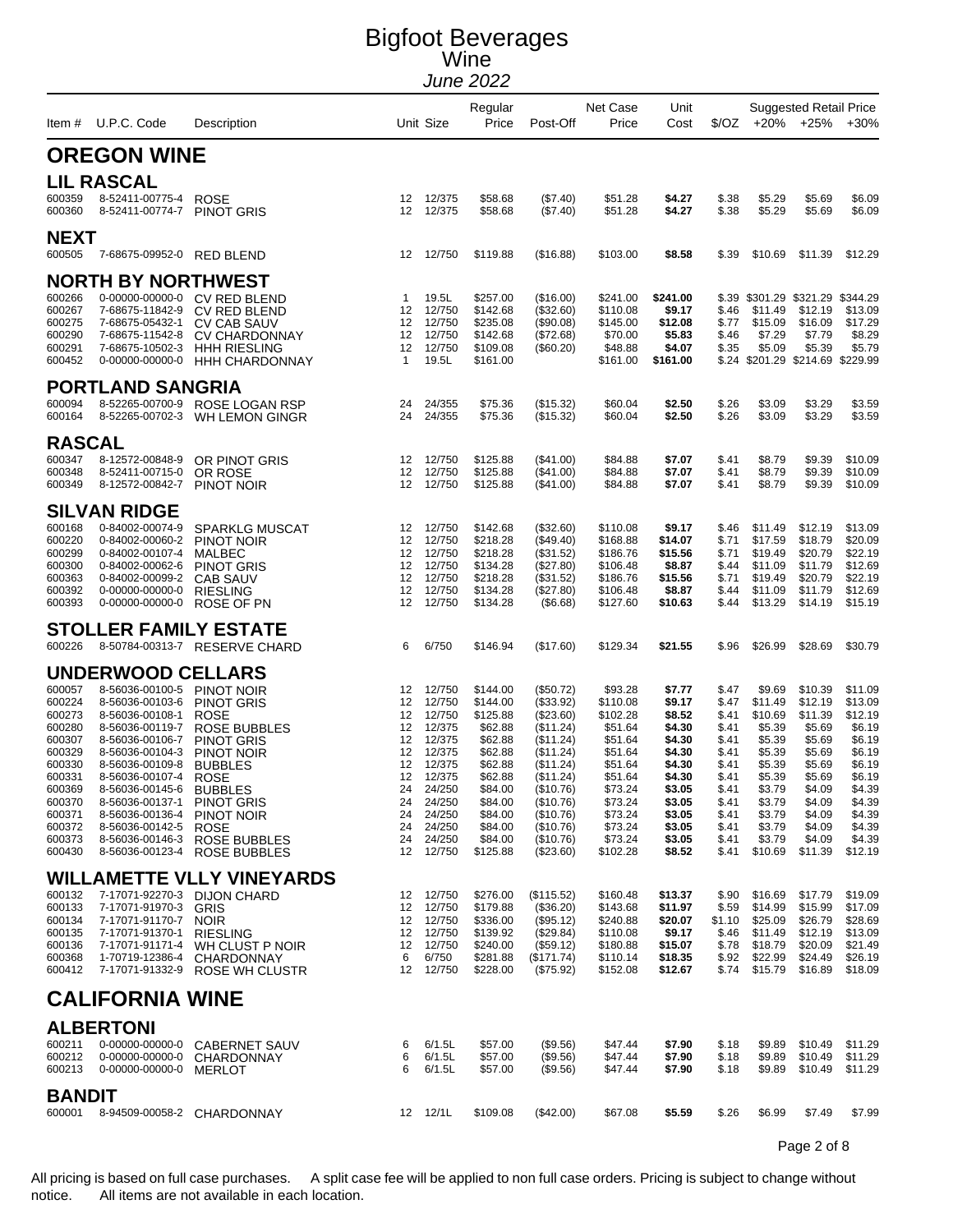| Item #                                                                       | U.P.C. Code                                                                                                                                            | Description                                                                                                                                                                |                                              | Unit Size                                                                    | Regular<br>Price                                                                     | Post-Off                                                                                             | Net Case<br>Price                                                                    | Unit<br>Cost                                                                 | \$/OZ                                                                | $+20%$                                                                       | <b>Suggested Retail Price</b><br>$+25%$                                      | $+30%$                                                                       |
|------------------------------------------------------------------------------|--------------------------------------------------------------------------------------------------------------------------------------------------------|----------------------------------------------------------------------------------------------------------------------------------------------------------------------------|----------------------------------------------|------------------------------------------------------------------------------|--------------------------------------------------------------------------------------|------------------------------------------------------------------------------------------------------|--------------------------------------------------------------------------------------|------------------------------------------------------------------------------|----------------------------------------------------------------------|------------------------------------------------------------------------------|------------------------------------------------------------------------------|------------------------------------------------------------------------------|
|                                                                              | <b>CALIFORNIA WINE</b>                                                                                                                                 |                                                                                                                                                                            |                                              |                                                                              |                                                                                      |                                                                                                      |                                                                                      |                                                                              |                                                                      |                                                                              |                                                                              |                                                                              |
| <b>BANDIT</b>                                                                |                                                                                                                                                        |                                                                                                                                                                            |                                              |                                                                              |                                                                                      |                                                                                                      |                                                                                      |                                                                              |                                                                      |                                                                              |                                                                              |                                                                              |
| 600005<br>600006<br>600007<br>600008<br>600033<br>600034<br>600059           | 8-94509-00012-4<br>8-94509-00027-8<br>8-94509-00758-1<br>8-94509-00017-9<br>8-94509-00037-7<br>8-94509-00710-9<br>8-94509-00751-2                      | DRY ROSE<br><b>PINOT GRIGIO</b><br><b>RED BLEND</b><br>WA CAB SAUV<br><b>MERLOT</b><br>SAUV BLANC<br>CA CAB SAUV                                                           | 12<br>12<br>12<br>12<br>12<br>12<br>12       | 12/1L<br>12/1L<br>12/1L<br>12/1L<br>12/1L<br>12/1L<br>12/500                 | \$109.08<br>\$109.08<br>\$109.08<br>\$109.08<br>\$109.08<br>\$109.08<br>\$58.68      | $(\$42.00)$<br>$(\$42.00)$<br>$(\$42.00)$<br>(\$42.00)<br>$(\$42.00)$<br>$(\$42.00)$<br>(\$16.04)    | \$67.08<br>\$67.08<br>\$67.08<br>\$67.08<br>\$67.08<br>\$67.08<br>\$42.64            | \$5.59<br>\$5.59<br>\$5.59<br>\$5.59<br>\$5.59<br>\$5.59<br>\$3.55           | \$.26<br>\$.26<br>\$.26<br>\$.26<br>\$.26<br>\$.26<br>\$.28          | \$6.99<br>\$6.99<br>\$6.99<br>\$6.99<br>\$6.99<br>\$6.99<br>\$4.39           | \$7.49<br>\$7.49<br>\$7.49<br>\$7.49<br>\$7.49<br>\$7.49<br>\$4.69           | \$7.99<br>\$7.99<br>\$7.99<br>\$7.99<br>\$7.99<br>\$7.99<br>\$5.09           |
| <b>BOGLE</b>                                                                 |                                                                                                                                                        |                                                                                                                                                                            |                                              |                                                                              |                                                                                      |                                                                                                      |                                                                                      |                                                                              |                                                                      |                                                                              |                                                                              |                                                                              |
| 600062<br>600063<br>600064<br>600110<br>600111<br>600112<br>600338           | 0-80887-49396-6<br>0-80887-49392-8<br>0-80887-49378-2<br>0-80887-49643-1<br>0-80887-49385-0<br>0-80887-49374-4<br>0-80887-49394-2                      | <b>CABERNET SAUV</b><br>CHARDONNAY<br>MERLOT<br><b>ESSENTIAL RED</b><br>OLD VINE ZIN<br>PETITE SIRAH<br><b>SAUV BLANC</b>                                                  | 12<br>12<br>12<br>12<br>12<br>12<br>12       | 12/750<br>12/750<br>12/750<br>12/750<br>12/750<br>12/750<br>12/750           | \$109.08<br>\$100.68<br>\$100.68<br>\$109.08<br>\$109.08<br>\$109.08<br>\$100.68     | (\$18.20)<br>(\$9.80)<br>$($ \$9.80)<br>(\$18.20)<br>(\$18.20)<br>(\$18.20)<br>(\$9.80)              | \$90.88<br>\$90.88<br>\$90.88<br>\$90.88<br>\$90.88<br>\$90.88<br>\$90.88            | \$7.57<br>\$7.57<br>\$7.57<br>\$7.57<br>\$7.57<br>\$7.57<br>\$7.57           | \$.35<br>\$.33<br>\$.33<br>\$.35<br>\$.35<br>\$.35<br>\$.33          | \$9.49<br>\$9.49<br>\$9.49<br>\$9.49<br>\$9.49<br>\$9.49<br>\$9.49           | \$10.09<br>\$10.09<br>\$10.09<br>\$10.09<br>\$10.09<br>\$10.09<br>\$10.09    | \$10.79<br>\$10.79<br>\$10.79<br>\$10.79<br>\$10.79<br>\$10.79<br>\$10.79    |
|                                                                              | <b>BONTERRA</b>                                                                                                                                        |                                                                                                                                                                            |                                              |                                                                              |                                                                                      |                                                                                                      |                                                                                      |                                                                              |                                                                      |                                                                              |                                                                              |                                                                              |
| 600143<br>600313<br>600437<br>600438<br>600439                               | 0-82896-78041-9<br>0-82896-06041-2<br>0-00000-00000-0<br>0-00000-00000-0<br>0-00000-00000-0                                                            | <b>CHARDONNAY</b><br><b>ROSE</b><br><b>RED BLEND</b><br><b>ROSE</b><br><b>SAUV BLANC</b>                                                                                   | 12<br>12<br>24<br>24<br>24                   | 12/750<br>12/750<br>24/250<br>24/250<br>24/250                               | \$125.88<br>\$144.00<br>\$83.94<br>\$83.94<br>\$83.94                                | (\$19.40)<br>$(\$42.32)$<br>(\$11.18)<br>(\$11.18)<br>(\$11.18)                                      | \$106.48<br>\$101.68<br>\$72.76<br>\$72.76<br>\$72.76                                | \$8.87<br>\$8.47<br>\$3.03<br>\$3.03<br>\$3.03                               | \$.41<br>\$.47<br>\$.41<br>\$.41<br>\$.41                            | \$11.09<br>\$10.59<br>\$3.79<br>\$3.79<br>\$3.79                             | \$11.79<br>\$11.29<br>\$3.99<br>\$3.99<br>\$3.99                             | \$12.69<br>\$12.09<br>\$4.29<br>\$4.29<br>\$4.29                             |
|                                                                              | <b>CK MONDAVI</b>                                                                                                                                      |                                                                                                                                                                            |                                              |                                                                              |                                                                                      |                                                                                                      |                                                                                      |                                                                              |                                                                      |                                                                              |                                                                              |                                                                              |
| 600070<br>600071<br>600072<br>600073<br>600074<br>600274<br>600465<br>600513 | 0-86012-50093-6<br>0-86012-40073-1<br>0-86012-50083-7<br>0-86012-40083-0<br>0-86012-50133-9<br>0-86012-40063-2<br>0-86012-40120-2<br>0-00000-00000-0   | <b>CABERNET SAUV</b><br><b>CHARDONNAY</b><br><b>MERLOT</b><br><b>PINOT GRIGIO</b><br><b>SCAR 5 RED BLND</b><br><b>SAUV BLANC</b><br><b>MOSCATO</b><br><b>BUTTERY CHARD</b> | 12<br>12<br>12<br>12<br>12<br>12<br>12<br>12 | 12/750<br>12/750<br>12/750<br>12/750<br>12/750<br>12/750<br>12/750<br>12/750 | \$62.88<br>\$62.88<br>\$62.88<br>\$62.88<br>\$62.88<br>\$62.88<br>\$62.88<br>\$62.88 | (\$18.68)<br>(\$18.68)<br>(\$18.68)<br>(\$18.68)<br>(\$18.68)<br>(\$18.68)<br>(\$18.68)<br>(\$18.68) | \$44.20<br>\$44.20<br>\$44.20<br>\$44.20<br>\$44.20<br>\$44.20<br>\$44.20<br>\$44.20 | \$3.68<br>\$3.68<br>\$3.68<br>\$3.68<br>\$3.68<br>\$3.68<br>\$3.68<br>\$3.68 | \$.20<br>\$.20<br>\$.20<br>\$.20<br>\$.20<br>\$.20<br>\$.20<br>\$.20 | \$4.59<br>\$4.59<br>\$4.59<br>\$4.59<br>\$4.59<br>\$4.59<br>\$4.59<br>\$4.59 | \$4.89<br>\$4.89<br>\$4.89<br>\$4.89<br>\$4.89<br>\$4.89<br>\$4.89<br>\$4.89 | \$5.29<br>\$5.29<br>\$5.29<br>\$5.29<br>\$5.29<br>\$5.29<br>\$5.29<br>\$5.29 |
|                                                                              | <b>COPPOLA</b>                                                                                                                                         |                                                                                                                                                                            |                                              |                                                                              |                                                                                      |                                                                                                      |                                                                                      |                                                                              |                                                                      |                                                                              |                                                                              |                                                                              |
| 600145<br>600466                                                             | 7-39958-97400-1<br>7-39958-00324-4                                                                                                                     | DIAMOND CLARET<br><b>BLANC DE BLANC</b>                                                                                                                                    | 12<br>6                                      | 12/750<br>24/187                                                             | \$210.00<br>\$96.00                                                                  | (\$66.32)<br>(\$34.52)                                                                               | \$143.68<br>\$61.48                                                                  | \$11.97<br>\$10.24                                                           | \$.69<br>\$.63                                                       | \$14.99<br>\$12.79                                                           | \$15.99<br>\$13.69                                                           | \$17.09<br>\$14.59                                                           |
| 600082<br>600083<br>600084<br>600117<br>600118<br>600119<br>600120           | <b>CRANE LAKE</b><br>0-81054-39435-2<br>0-81054-39440-6<br>0-81054-39447-5<br>0-81054-39469-7<br>0-81054-39427-7<br>0-81054-39444-4<br>0-81054-39480-2 | <b>CABERNET SAUV</b><br><b>CHARDONNAY</b><br><b>MERLOT</b><br>PETITE SIRAH<br><b>PINOT GRIGIO</b><br>PINOT NOIR<br><b>RIESLING</b>                                         | 12<br>12<br>12<br>12<br>12<br>12             | 12/750<br>12/750<br>12/750<br>12/750<br>12/750<br>12/750<br>12 12/750        | \$58.68<br>\$58.68<br>\$58.68<br>\$58.68<br>\$58.68<br>\$58.68<br>\$58.68            | (\$11.60)<br>(\$11.60)<br>(\$11.60)<br>(\$11.60)<br>$(\$11.60)$<br>(\$11.60)<br>(\$11.60)            | \$47.08<br>\$47.08<br>\$47.08<br>\$47.08<br>\$47.08<br>\$47.08<br>\$47.08            | \$3.92<br>\$3.92<br>\$3.92<br>\$3.92<br>\$3.92<br>\$3.92<br>\$3.92           | \$.19<br>\$.19<br>\$.19<br>\$.19<br>\$.19<br>\$.19<br>\$.19          | \$4.89<br>\$4.89<br>\$4.89<br>\$4.89<br>\$4.89<br>\$4.89<br>\$4.89           | \$5.19<br>\$5.19<br>\$5.19<br>\$5.19<br>\$5.19<br>\$5.19<br>\$5.19           | \$5.59<br>\$5.59<br>\$5.59<br>\$5.59<br>\$5.59<br>\$5.59<br>\$5.59           |
|                                                                              | <b>CREAMERY</b>                                                                                                                                        |                                                                                                                                                                            |                                              |                                                                              |                                                                                      |                                                                                                      |                                                                                      |                                                                              |                                                                      |                                                                              |                                                                              |                                                                              |
| 600146<br>600279                                                             |                                                                                                                                                        | 8-47159-00202-4 CHARDONNAY<br>8-47159-00262-8 CHARD BBL FERM                                                                                                               |                                              | 12 12/750<br>12 12/375                                                       | \$107.88<br>\$54.00                                                                  | (\$16.28)<br>(\$10.28)                                                                               | \$91.60<br>\$43.72                                                                   | \$7.63<br>\$3.64                                                             | \$.35<br>\$.35                                                       | \$9.49<br>\$4.59                                                             | \$10.19<br>\$4.89                                                            | \$10.89<br>\$5.19                                                            |
| <b>FETZER</b>                                                                |                                                                                                                                                        |                                                                                                                                                                            |                                              |                                                                              |                                                                                      |                                                                                                      |                                                                                      |                                                                              |                                                                      |                                                                              |                                                                              |                                                                              |
| 600086<br>600087<br>600122<br>600123                                         | 0-82896-70025-7<br>0-82896-71029-4<br>0-82896-70013-4<br>0-82896-70039-4 MERLOT                                                                        | <b>GEWURZTRAMINER</b><br><b>CHARDONNAY</b><br><b>CABERNET SAUV</b>                                                                                                         | $12 \overline{ }$<br>12                      | 12 12/750<br>12/750<br>12/750<br>12 12/750                                   | \$95.88<br>\$77.88<br>\$77.88<br>\$77.88                                             | (\$36.20)<br>(\$18.20)<br>(\$18.20)<br>(\$18.20)                                                     | \$59.68<br>\$59.68<br>\$59.68<br>\$59.68                                             | \$4.97<br>\$4.97<br>\$4.97<br>\$4.97                                         | \$.31<br>\$.25<br>\$.25<br>\$.25                                     | \$6.19<br>\$6.19<br>\$6.19<br>\$6.19                                         | \$6.59<br>\$6.59<br>\$6.59<br>\$6.59                                         | \$7.09<br>\$7.09<br>\$7.09<br>\$7.09                                         |
|                                                                              | <b>FLAT TOP HILLS</b>                                                                                                                                  |                                                                                                                                                                            |                                              |                                                                              |                                                                                      |                                                                                                      |                                                                                      |                                                                              |                                                                      |                                                                              |                                                                              |                                                                              |
| 600511<br>600512                                                             | 0-86012-25003-9 RED BLEND                                                                                                                              | 0-86012-25002-2 CHARDONNAY                                                                                                                                                 | 12<br>12                                     | 12/750<br>12/750                                                             | \$130.68<br>\$151.08                                                                 | (\$21.60)<br>(\$42.00)                                                                               | \$109.08<br>\$109.08                                                                 | \$9.09<br>\$9.09                                                             | \$.49                                                                | \$.42 \$11.39<br>\$11.39                                                     | \$12.09<br>\$12.09                                                           | \$12.99<br>\$12.99                                                           |
| 600124                                                                       | <b>FREAKSHOW</b>                                                                                                                                       | 6-52935-10033-3 CABERNET SAUV                                                                                                                                              |                                              | 12 12/750                                                                    | \$176.28                                                                             | (\$18.08)                                                                                            | \$158.20                                                                             | \$13.18                                                                      | \$.57                                                                | \$16.49                                                                      | \$17.59                                                                      | \$18.79                                                                      |
| <b>GAZE</b><br>600493<br>600494                                              | 8-39146-08054-2                                                                                                                                        | <b>BLU POM MOSCAT</b><br>8-39146-08053-5 COCONUT MOSCAT                                                                                                                    |                                              | 12 12/375<br>12 12/375                                                       | \$64.44<br>\$64.44                                                                   | (\$25.64)<br>(\$25.64)                                                                               | \$38.80<br>\$38.80                                                                   | \$3.23<br>\$3.23                                                             | \$.42<br>\$.42                                                       | \$3.99<br>\$3.99                                                             | \$4.29<br>\$4.29                                                             | \$4.59<br>\$4.59                                                             |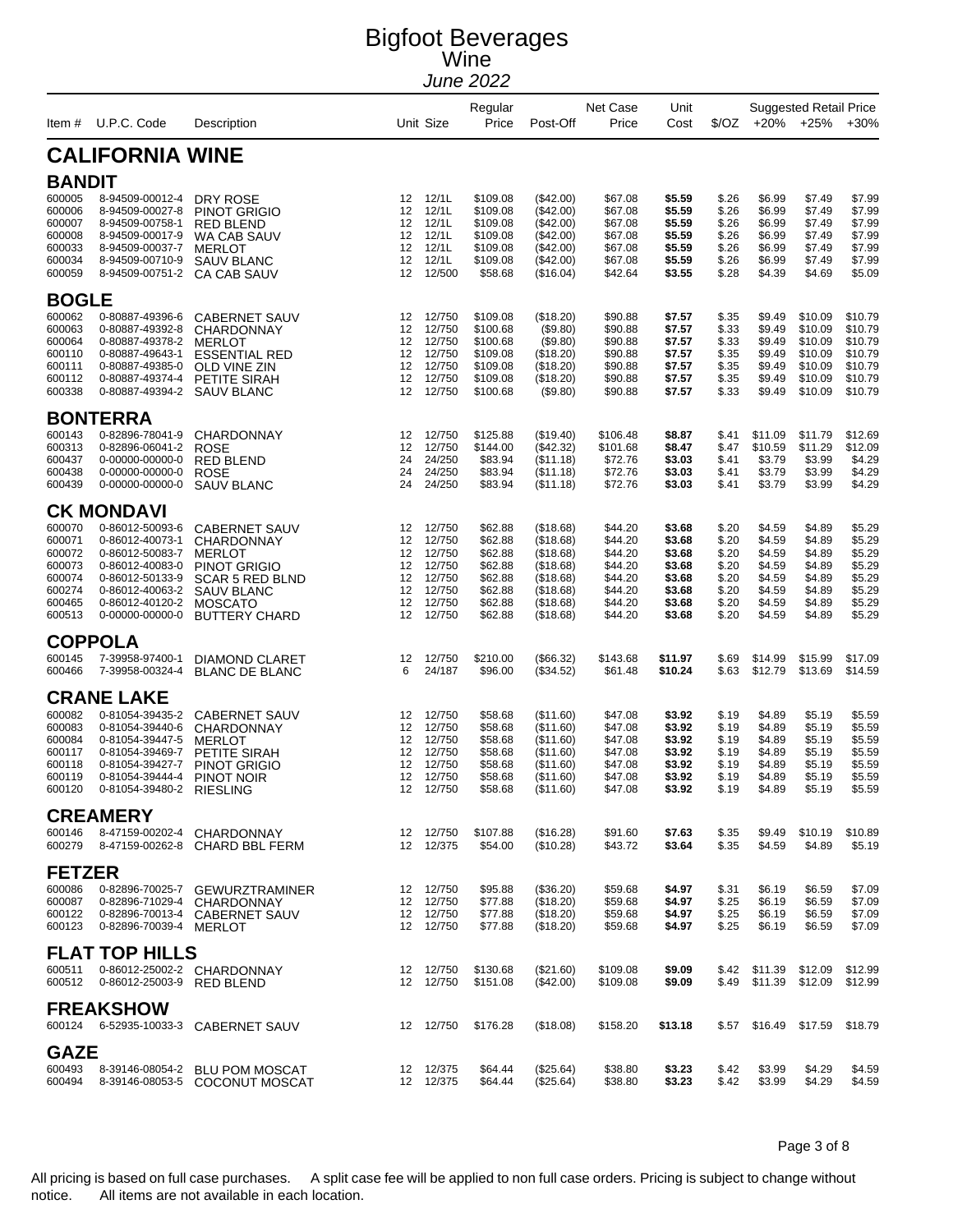|                        | Item # U.P.C. Code                                 | Description                                                 |                              | Unit Size        | Regular<br>Price     | Post-Off                 | Net Case<br>Price    | Unit<br>Cost       |                |                    | <b>Suggested Retail Price</b><br>$\sqrt[6]{02}$ +20% +25% | $+30%$             |
|------------------------|----------------------------------------------------|-------------------------------------------------------------|------------------------------|------------------|----------------------|--------------------------|----------------------|--------------------|----------------|--------------------|-----------------------------------------------------------|--------------------|
|                        | <b>CALIFORNIA WINE</b>                             |                                                             |                              |                  |                      |                          |                      |                    |                |                    |                                                           |                    |
|                        | <b>HACIENDA CELLARS</b>                            |                                                             |                              |                  |                      |                          |                      |                    |                |                    |                                                           |                    |
| 600172<br>600173       | 0-00000-00000-0<br>0-00000-00000-0                 | BURG RED BLEND<br><b>CHABLIS CHARD</b>                      | $\mathbf{1}$<br>$\mathbf{1}$ | 18L<br>18L       | \$79.00<br>\$79.00   | (\$19.00)<br>(\$19.00)   | \$60.00<br>\$60.00   | \$60.00<br>\$60.00 | \$.13<br>\$.13 | \$74.99<br>\$74.99 | \$79.99<br>\$79.99                                        | \$85.69<br>\$85.69 |
| <b>J LOHR</b>          |                                                    |                                                             |                              |                  |                      |                          |                      |                    |                |                    |                                                           |                    |
| 600155<br>600156       | 0-89121-28812-2<br>0-89121-06882-3                 | 7 OAK CAB SAUV<br><b>RIVERSTN CHARD</b>                     | 12<br>12 <sup>°</sup>        | 12/750<br>12/750 | \$192.00<br>\$156.00 | (\$48.32)<br>(\$37.52)   | \$143.68<br>\$118.48 | \$11.97<br>\$9.87  | \$.63<br>\$.51 | \$14.99<br>\$12.29 | \$15.99<br>\$13.19                                        | \$17.09<br>\$14.09 |
|                        | <b>JOEL GOTT</b>                                   |                                                             |                              |                  |                      |                          |                      |                    |                |                    |                                                           |                    |
| 600101<br>600125       | 1-88985-00013-7<br>8-17625-01018-1                 | 815 CAB SAUV<br>PALISADES RED                               | 12<br>12                     | 12/750<br>12/750 | \$193.08<br>\$159.48 | (\$49.40)<br>(\$49.40)   | \$143.68<br>\$110.08 | \$11.97<br>\$9.17  | \$.63<br>\$.52 | \$14.99<br>\$11.49 | \$15.99<br>\$12.19                                        | \$17.09<br>\$13.09 |
| 600126<br>600424       | 1-88985-00011-3<br>1-88985-00028-1                 | <b>SAUV BLANC</b><br>WV PINOT GRIS                          | 12<br>12                     | 12/750<br>12/750 | \$159.48<br>\$193.08 | (\$49.40)<br>$(\$49.40)$ | \$110.08<br>\$143.68 | \$9.17<br>\$11.97  | \$.52<br>\$.63 | \$11.49<br>\$14.99 | \$12.19<br>\$15.99                                        | \$13.09<br>\$17.09 |
| <b>LIFEVINE</b>        |                                                    |                                                             |                              |                  |                      |                          |                      |                    |                |                    |                                                           |                    |
| 600343                 | 8-52411-00756-3                                    | <b>CA SAUVIGNON</b>                                         | 12                           | 12/750           | \$151.08             | (\$32.60)                | \$118.48             | \$9.87             | \$.49          | \$12.29            | \$13.19                                                   | \$14.09            |
| 600344<br>600345       | 8-52411-00757-0<br>8-52411-00796-9                 | <b>CA CHARDONNAY</b><br>WV PINOT NOIR                       | 12<br>12                     | 12/750<br>12/750 | \$151.08<br>\$151.08 | (\$32.60)<br>(\$32.60)   | \$118.48<br>\$118.48 | \$9.87<br>\$9.87   | \$.49<br>\$.49 | \$12.29<br>\$12.29 | \$13.19<br>\$13.19                                        | \$14.09<br>\$14.09 |
|                        | <b>LUNA DE ORO</b>                                 |                                                             |                              |                  |                      |                          |                      |                    |                |                    |                                                           |                    |
| 600160<br>600333       | 0-83103-97111-8<br>8-60001-02275-9                 | <b>MARGARITA</b><br><b>STRAWBERRY</b>                       | 12<br>12                     | 12/750<br>12/750 | \$73.48<br>\$73.48   |                          | \$73.48<br>\$73.48   | \$6.12<br>\$6.12   | \$.24<br>\$.24 | \$7.69<br>\$7.69   | \$8.19<br>\$8.19                                          | \$8.79<br>\$8.79   |
|                        | <b>MENAGE A TROIS</b>                              |                                                             |                              |                  |                      |                          |                      |                    |                |                    |                                                           |                    |
| 600035<br>600036       | 0-99988-07141-6<br>0-99988-07129-4                 | DECADENCE CS<br><b>MIDNT DARK RED</b>                       | 12<br>12                     | 12/750<br>12/750 | \$142.68<br>\$125.88 | $(\$49.40)$<br>(\$32.60) | \$93.28<br>\$93.28   | \$7.77<br>\$7.77   | \$.46<br>\$.41 | \$9.69<br>\$9.69   | \$10.39<br>\$10.39                                        | \$11.09<br>\$11.09 |
| 600037                 | 0-99988-07109-6                                    | <b>RED BLEND</b>                                            | 12                           | 12/750           | \$125.88             | (\$32.60)                | \$93.28              | \$7.77             | \$.41          | \$9.69             | \$10.39                                                   | \$11.09            |
| 600038<br>600039       | 0-99988-07136-2<br>0-99988-07139-3                 | SILK RED BLND<br><b>GOLD CHARD</b>                          | 12<br>12                     | 12/750<br>12/750 | \$125.88<br>\$125.88 | (\$32.60)<br>(\$32.60)   | \$93.28<br>\$93.28   | \$7.77<br>\$7.77   | \$.41<br>\$.41 | \$9.69<br>\$9.69   | \$10.39<br>\$10.39                                        | \$11.09<br>\$11.09 |
| 600040<br>600138       | 0-99988-37108-0<br>0-99988-07114-0                 | <b>ROSE</b><br><b>CABERNET SAUV</b>                         | 12<br>12                     | 12/750<br>12/750 | \$125.88<br>\$210.00 | (\$32.60)<br>(\$99.92)   | \$93.28<br>\$110.08  | \$7.77<br>\$9.17   | \$.41<br>\$.69 | \$9.69<br>\$11.49  | \$10.39<br>\$12.19                                        | \$11.09<br>\$13.09 |
| 600139                 | 0-99988-07110-2                                    | CHARDONNAY                                                  | 12                           | 12/750           | \$125.88             | $(\$32.60)$              | \$93.28              | \$7.77             | \$.41          | \$9.69             | \$10.39                                                   | \$11.09            |
| 600140<br>600141       | 0-99988-07157-7<br>0-99988-07117-1                 | LUCIOUS P NOIR<br>PINOT NOIR                                | 12<br>12                     | 12/750<br>12/750 | \$142.68<br>\$210.00 | (\$49.40)<br>(\$99.92)   | \$93.28<br>\$110.08  | \$7.77<br>\$9.17   | \$.46<br>\$.69 | \$9.69<br>\$11.49  | \$10.39<br>\$12.19                                        | \$11.09<br>\$13.09 |
| 600142<br>600153       | 0-99988-07130-0                                    | <b>PROSECCO</b><br><b>LAVISH MERLOT</b>                     | 12<br>12                     | 12/750           | \$210.00<br>\$125.88 | (\$99.92)                | \$110.08             | \$9.17<br>\$7.77   | \$.69<br>\$.41 | \$11.49            | \$12.19                                                   | \$13.09            |
| 600357                 | 0-99988-07143-0<br>0-99988-07178-2                 | LIMELIGHT P GRI                                             | 12                           | 12/750<br>12/750 | \$125.88             | (\$32.60)<br>$(\$32.60)$ | \$93.28<br>\$93.28   | \$7.77             | \$.41          | \$9.69<br>\$9.69   | \$10.39<br>\$10.39                                        | \$11.09<br>\$11.09 |
| 600396<br>600397       | 0-99988-07176-8<br>0-99988-07175-1                 | <b>GOLD CHARD</b><br><b>RED BLEND</b>                       | 3<br>3                       | 24/187<br>24/187 | \$67.12<br>\$67.12   | $(\$21.40)$<br>(\$21.40) | \$45.72<br>\$45.72   | \$15.24<br>\$15.24 | \$44<br>\$.44  | \$19.09<br>\$19.09 | \$20.29<br>\$20.29                                        | \$21.79<br>\$21.79 |
| 600485<br>600486       | 0-99988-07189-8<br>0-99988-07191-1                 | <b>SWEET MOSCATO</b><br>DOLCE RED BLEND                     | 12<br>12                     | 12/750<br>12/750 | \$142.68<br>\$142.68 | (\$41.60)<br>(\$41.60)   | \$101.08<br>\$101.08 | \$8.42<br>\$8.42   | \$.46<br>\$.46 | \$10.49<br>\$10.49 | \$11.19<br>\$11.19                                        | \$11.99<br>\$11.99 |
| <b>NADIA</b><br>600319 |                                                    | 8-39146-08162-4 CA PINOT NOIR                               |                              | 12 12/750        | \$97.00              |                          | \$97.00              | \$8.08             | \$.31          | \$10.09            | \$10.79                                                   | \$11.59            |
|                        |                                                    |                                                             |                              |                  |                      |                          |                      |                    |                |                    |                                                           |                    |
| 600365                 | <b>O ORGANICS</b><br>7-98931-22908-8               | ORG CAB SAUV                                                | 12                           | 12/750           | \$84.00              | (\$11.00)                | \$73.00              | \$6.08             | \$.27          | \$7.59             | \$8.09                                                    | \$8.69             |
| 600366<br>600367       | 7-98931-22892-0                                    | 7-98931-22885-2 ORG CHARDONNAY<br>ORG PINOT NOIR            | 12 <sup>°</sup><br>12        | 12/750<br>12/750 | \$84.00<br>\$84.00   | (\$11.00)<br>(\$11.00)   | \$73.00<br>\$73.00   | \$6.08<br>\$6.08   | \$.27<br>\$.27 | \$7.59<br>\$7.59   | \$8.09<br>\$8.09                                          | \$8.69<br>\$8.69   |
| <b>POMELO</b>          |                                                    |                                                             |                              |                  |                      |                          |                      |                    |                |                    |                                                           |                    |
| 600054                 | 6-84530-00011-4 SAUV BLANC                         |                                                             |                              | 12 12/750        | \$109.08             | (\$21.08)                | \$88.00              | \$7.33             | \$.35          | \$9.19             | \$9.79                                                    | \$10.49            |
|                        | <b>RANCHO LA GLORIA</b>                            |                                                             |                              |                  |                      |                          |                      |                    |                |                    |                                                           |                    |
| 600214                 |                                                    | 8-61518-00260-9 LIME MARGARITA                              |                              | 12 12/750        | \$117.48             | (\$41.00)                | \$76.48              | \$6.37             | \$.38          | \$7.99             | \$8.49                                                    | \$9.09             |
| 600215<br>600497       | 8-50012-57178-0 LIME                               | 8-61518-00263-0 STRW MARGARITA                              | 12<br>12                     | 12/750<br>12/500 | \$117.48<br>\$70.68  | (\$41.00)<br>(\$15.80)   | \$76.48<br>\$54.88   | \$6.37<br>\$4.57   | \$.38<br>\$.34 | \$7.99<br>\$5.69   | \$8.49<br>\$6.09                                          | \$9.09<br>\$6.49   |
| 600498                 |                                                    | 8-50012-57179-7 STRAWBERRY                                  | 12 <sup>2</sup>              | 12/500           | \$70.68              | (\$15.80)                | \$54.88              | \$4.57             | \$.34          | \$5.69             | \$6.09                                                    | \$6.49             |
| <b>RELAY</b>           |                                                    |                                                             |                              |                  |                      |                          |                      |                    |                |                    |                                                           |                    |
| 600287<br>600364       |                                                    | 0-82896-00236-8 CHARDONNAY<br>0-82896-00235-1 CAB SAUVIGNON | 6<br>6                       | 6/1.5L<br>6/1.5L | \$50.34<br>\$50.34   | (\$3.20)<br>(\$3.20)     | \$47.14<br>\$47.14   | \$7.85<br>\$7.85   | \$.16<br>\$.16 | \$9.79<br>\$9.79   | \$10.49<br>\$10.49                                        | \$11.19<br>\$11.19 |
|                        | <b>SEAGLASS</b>                                    |                                                             |                              |                  |                      |                          |                      |                    |                |                    |                                                           |                    |
| 600188                 |                                                    | 0-85200-00579-6 PINOT GRIGIO                                |                              | 12 12/750        | \$134.28             | (\$49.40)                | \$84.88              | \$7.07             | \$44           | \$8.79             | \$9.39                                                    | \$10.09            |
| 600189                 | 0-85200-00575-8 SAUV BLANC<br><b>SIGNATURE RES</b> |                                                             |                              | 12 12/750        | \$134.28             | (\$49.40)                | \$84.88              | \$7.07             | \$.44          | \$8.79             | \$9.39                                                    | \$10.09            |
| 600320                 | 0-21130-12919-5 CAB SAUV                           |                                                             |                              | 12 12/750        | \$200.20             |                          | \$200.20             | \$16.68            | \$.65          | \$20.89            | \$22.19 \$23.79                                           |                    |
|                        |                                                    |                                                             |                              |                  |                      |                          |                      |                    |                |                    |                                                           |                    |

Page 4 of 8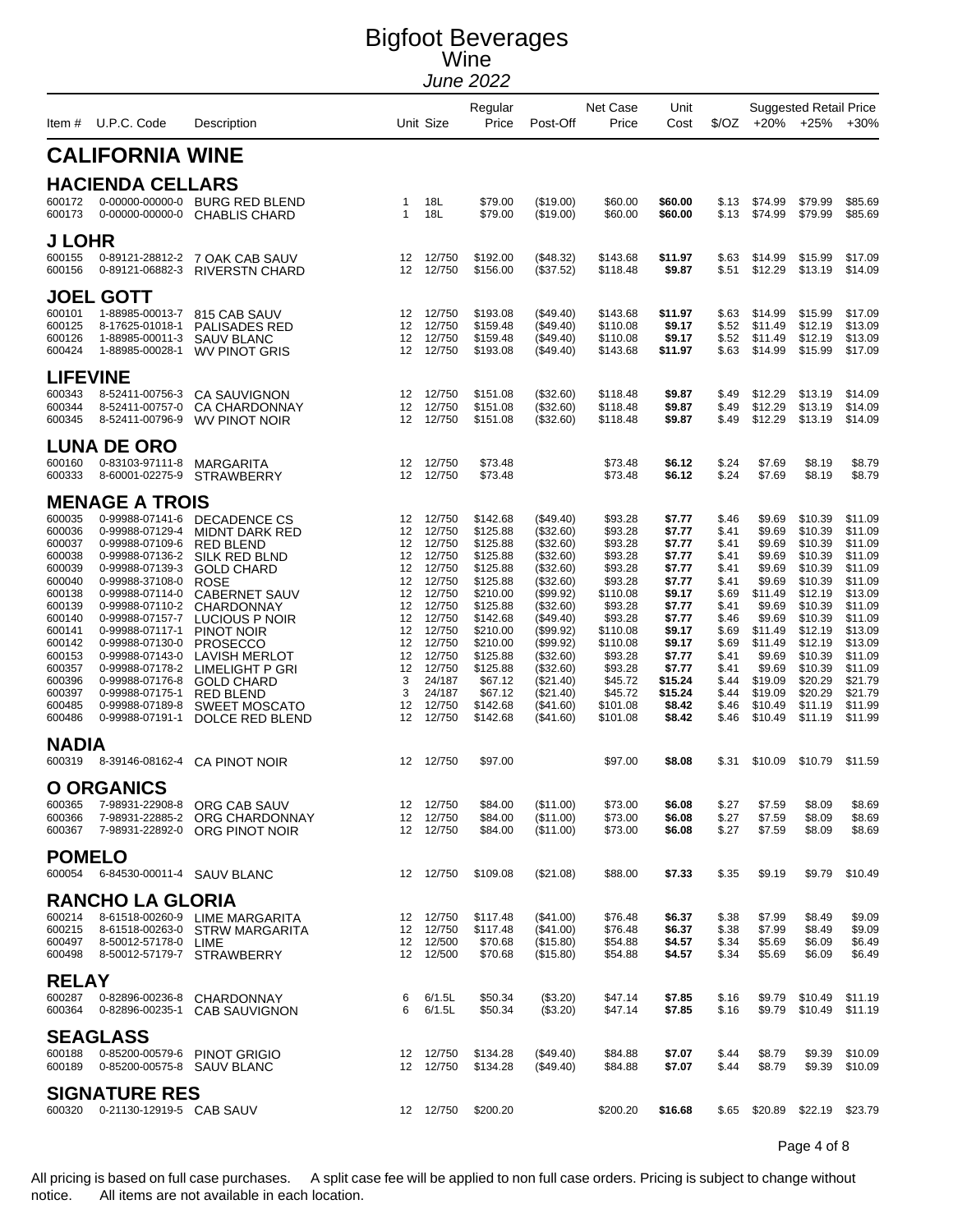| ltem #                                                                                                                                                                                                                                                                                                                                 | U.P.C. Code                                                                                                                                                                                                                                                                                                                                                                                                                                                                                                                                                                                                                                                           | Description                                                                                                                                                                                                                                                                                                                                                                                                                                                                                                                                                                                                                                                       |                                                                                                                                                                                    | Unit Size                                                                                                                                                                                                                                                                                                                              | Regular<br>Price                                                                                                                                                                                                                                                                                                                                                        | Post-Off                                                                                                                                                                                                                                                                                                                                                                                                                                                | Net Case<br>Price                                                                                                                                                                                                                                                                                                                                                       | Unit<br>Cost                                                                                                                                                                                                                                                                                                                           | \$/OZ                                                                                                                                                                                                                                                                                                 | $+20%$                                                                                                                                                                                                                                                                                                                                 | <b>Suggested Retail Price</b><br>$+25%$                                                                                                                                                                                                                                                                                                | $+30%$                                                                                                                                                                                                                                                                                                                                 |
|----------------------------------------------------------------------------------------------------------------------------------------------------------------------------------------------------------------------------------------------------------------------------------------------------------------------------------------|-----------------------------------------------------------------------------------------------------------------------------------------------------------------------------------------------------------------------------------------------------------------------------------------------------------------------------------------------------------------------------------------------------------------------------------------------------------------------------------------------------------------------------------------------------------------------------------------------------------------------------------------------------------------------|-------------------------------------------------------------------------------------------------------------------------------------------------------------------------------------------------------------------------------------------------------------------------------------------------------------------------------------------------------------------------------------------------------------------------------------------------------------------------------------------------------------------------------------------------------------------------------------------------------------------------------------------------------------------|------------------------------------------------------------------------------------------------------------------------------------------------------------------------------------|----------------------------------------------------------------------------------------------------------------------------------------------------------------------------------------------------------------------------------------------------------------------------------------------------------------------------------------|-------------------------------------------------------------------------------------------------------------------------------------------------------------------------------------------------------------------------------------------------------------------------------------------------------------------------------------------------------------------------|---------------------------------------------------------------------------------------------------------------------------------------------------------------------------------------------------------------------------------------------------------------------------------------------------------------------------------------------------------------------------------------------------------------------------------------------------------|-------------------------------------------------------------------------------------------------------------------------------------------------------------------------------------------------------------------------------------------------------------------------------------------------------------------------------------------------------------------------|----------------------------------------------------------------------------------------------------------------------------------------------------------------------------------------------------------------------------------------------------------------------------------------------------------------------------------------|-------------------------------------------------------------------------------------------------------------------------------------------------------------------------------------------------------------------------------------------------------------------------------------------------------|----------------------------------------------------------------------------------------------------------------------------------------------------------------------------------------------------------------------------------------------------------------------------------------------------------------------------------------|----------------------------------------------------------------------------------------------------------------------------------------------------------------------------------------------------------------------------------------------------------------------------------------------------------------------------------------|----------------------------------------------------------------------------------------------------------------------------------------------------------------------------------------------------------------------------------------------------------------------------------------------------------------------------------------|
|                                                                                                                                                                                                                                                                                                                                        | <b>CALIFORNIA WINE</b>                                                                                                                                                                                                                                                                                                                                                                                                                                                                                                                                                                                                                                                |                                                                                                                                                                                                                                                                                                                                                                                                                                                                                                                                                                                                                                                                   |                                                                                                                                                                                    |                                                                                                                                                                                                                                                                                                                                        |                                                                                                                                                                                                                                                                                                                                                                         |                                                                                                                                                                                                                                                                                                                                                                                                                                                         |                                                                                                                                                                                                                                                                                                                                                                         |                                                                                                                                                                                                                                                                                                                                        |                                                                                                                                                                                                                                                                                                       |                                                                                                                                                                                                                                                                                                                                        |                                                                                                                                                                                                                                                                                                                                        |                                                                                                                                                                                                                                                                                                                                        |
|                                                                                                                                                                                                                                                                                                                                        | <b>SIGNATURE RES</b>                                                                                                                                                                                                                                                                                                                                                                                                                                                                                                                                                                                                                                                  |                                                                                                                                                                                                                                                                                                                                                                                                                                                                                                                                                                                                                                                                   |                                                                                                                                                                                    |                                                                                                                                                                                                                                                                                                                                        |                                                                                                                                                                                                                                                                                                                                                                         |                                                                                                                                                                                                                                                                                                                                                                                                                                                         |                                                                                                                                                                                                                                                                                                                                                                         |                                                                                                                                                                                                                                                                                                                                        |                                                                                                                                                                                                                                                                                                       |                                                                                                                                                                                                                                                                                                                                        |                                                                                                                                                                                                                                                                                                                                        |                                                                                                                                                                                                                                                                                                                                        |
| 600321<br>600322                                                                                                                                                                                                                                                                                                                       | 0-21130-12917-1<br>0-21130-12918-8                                                                                                                                                                                                                                                                                                                                                                                                                                                                                                                                                                                                                                    | CHARDONNAY<br>PINOT NOIR                                                                                                                                                                                                                                                                                                                                                                                                                                                                                                                                                                                                                                          | 12<br>12                                                                                                                                                                           | 12/750<br>12/750                                                                                                                                                                                                                                                                                                                       | \$119.68<br>\$165.88                                                                                                                                                                                                                                                                                                                                                    |                                                                                                                                                                                                                                                                                                                                                                                                                                                         | \$119.68<br>\$165.88                                                                                                                                                                                                                                                                                                                                                    | \$9.97<br>\$13.82                                                                                                                                                                                                                                                                                                                      | \$.39<br>\$.54                                                                                                                                                                                                                                                                                        | \$12.49<br>\$17.29                                                                                                                                                                                                                                                                                                                     | \$13.29<br>\$18.39                                                                                                                                                                                                                                                                                                                     | \$14.29<br>\$19.79                                                                                                                                                                                                                                                                                                                     |
| 600017<br>600018<br>600019<br>600020<br>600023<br>600024<br>600025<br>600026<br>600027<br>600044<br>600045<br>600046<br>600047<br>600048<br>600049<br>600050<br>600051<br>600052<br>600055<br>600097<br>600098<br>600099<br>600100<br>600128<br>600129<br>600130<br>600151<br>600152<br>600209<br>600222<br>600225<br>600268<br>600286 | <b>SUTTER HOME</b><br>0-85200-00055-5<br>0-85200-00056-2<br>0-85200-00068-5<br>0-85200-00059-3<br>0-85200-51874-6<br>0-85200-61874-3<br>0-85200-11875-5<br>0-85200-51875-3<br>0-85200-91874-4<br>0-85200-21874-5<br>0-85200-00137-8<br>0-85200-00136-1<br>0-85200-00135-4<br>0-85200-02066-9<br>0-85200-00026-5<br>0-85200-00020-3<br>0-85200-00132-3<br>0-85200-00029-6<br>0-85200-91875-1<br>0-85200-00025-8<br>0-85200-00024-1<br>0-85200-00069-2<br>0-85200-00042-5<br>0-85200-00054-8<br>0-85200-00062-3<br>0-85200-00063-0<br>0-85200-11886-1<br>0-85200-00156-9<br>0-85200-00096-8<br>0-85200-00097-5<br>0-85200-00027-2<br>0-85200-00018-0<br>0-85200-02038-6 | <b>CABERNET SAUV</b><br><b>CHARDONNAY</b><br><b>PINOT GRIGIO</b><br><b>WHITE ZIN</b><br><b>CABERNET SAUV</b><br><b>CHARDONNAY</b><br><b>PINOT GRIGIO</b><br><b>RIESLING</b><br><b>WHITE ZIN</b><br><b>MERLOT</b><br><b>CABERNET SAUV</b><br><b>CHARDONNAY</b><br><b>PINOT GRIGIO</b><br><b>ROSE</b><br>CHARDONNAY<br><b>MOSCATO</b><br><b>RED BLEND</b><br><b>WHITE ZIN</b><br><b>MOSCATO</b><br><b>CABERNET SAUV</b><br><b>MERLOT</b><br><b>PINOT GRIGIO</b><br>PINOT NOIR<br><b>MERLOT</b><br><b>MOSCATO</b><br><b>WHITE MERLOT</b><br>RED BLEND<br><b>ROSE</b><br>PINK MOSCATO<br>PINOT NOIR<br><b>SAUV BLANC</b><br><b>RIESLING</b><br><b>WHITE ZINFANDEL</b> | 6<br>6<br>6<br>6<br>6<br>6<br>6<br>6<br>6<br>6<br>12<br>12<br>12<br>12<br>12<br>12<br>12<br>12<br>6<br>12<br>12<br>12<br>12<br>6<br>6<br>6<br>6<br>12<br>12<br>6<br>12<br>12<br>12 | 6/1.5L<br>6/1.5L<br>6/1.5L<br>6/1.5L<br>24/187<br>24/187<br>24/187<br>24/187<br>24/187<br>24/187<br>12/500<br>12/500<br>12/500<br>12/500<br>12/750<br>12/750<br>12/750<br>12/750<br>24/187<br>12/750<br>12/750<br>12/750<br>12/750<br>6/1.5L<br>6/1.5L<br>6/1.5L<br>24/187<br>12/750<br>12/750<br>6/1.5L<br>12/750<br>12/750<br>12/500 | \$62.94<br>\$62.94<br>\$62.94<br>\$62.94<br>\$33.54<br>\$33.54<br>\$33.54<br>\$33.54<br>\$33.54<br>\$33.54<br>\$58.68<br>\$58.68<br>\$58.68<br>\$58.68<br>\$75.48<br>\$75.48<br>\$75.48<br>\$75.48<br>\$33.54<br>\$75.48<br>\$75.48<br>\$75.48<br>\$75.48<br>\$62.94<br>\$62.94<br>\$62.94<br>\$33.54<br>\$75.48<br>\$75.48<br>\$62.94<br>\$75.48<br>\$75.48<br>\$58.68 | (\$21.00)<br>$(\$21.00)$<br>(\$21.00)<br>(\$21.00)<br>(\$4.20)<br>(\$4.20)<br>(\$4.20)<br>(\$4.20)<br>(\$4.20)<br>(\$4.20)<br>(\$26.88)<br>$(\$26.88)$<br>(\$26.88)<br>(\$26.88)<br>(\$25.20)<br>(\$25.20)<br>$(\$25.20)$<br>$(\$25.20)$<br>(\$4.20)<br>$(\$25.20)$<br>(\$25.20)<br>(\$25.20)<br>$(\$25.20)$<br>$(\$21.00)$<br>(\$21.00)<br>$(\$21.00)$<br>(\$4.20)<br>(\$25.20)<br>$(\$25.20)$<br>$(\$21.00)$<br>(\$25.20)<br>$(\$25.20)$<br>(\$26.88) | \$41.94<br>\$41.94<br>\$41.94<br>\$41.94<br>\$29.34<br>\$29.34<br>\$29.34<br>\$29.34<br>\$29.34<br>\$29.34<br>\$31.80<br>\$31.80<br>\$31.80<br>\$31.80<br>\$50.28<br>\$50.28<br>\$50.28<br>\$50.28<br>\$29.34<br>\$50.28<br>\$50.28<br>\$50.28<br>\$50.28<br>\$41.94<br>\$41.94<br>\$41.94<br>\$29.34<br>\$50.28<br>\$50.28<br>\$41.94<br>\$50.28<br>\$50.28<br>\$31.80 | \$6.99<br>\$6.99<br>\$6.99<br>\$6.99<br>\$4.89<br>\$4.89<br>\$4.89<br>\$4.89<br>\$4.89<br>\$4.89<br>\$2.65<br>\$2.65<br>\$2.65<br>\$2.65<br>\$4.19<br>\$4.19<br>\$4.19<br>\$4.19<br>\$4.89<br>\$4.19<br>\$4.19<br>\$4.19<br>\$4.19<br>\$6.99<br>\$6.99<br>\$6.99<br>\$4.89<br>\$4.19<br>\$4.19<br>\$6.99<br>\$4.19<br>\$4.19<br>\$2.65 | \$.20<br>\$.20<br>\$.20<br>\$.20<br>\$.22<br>\$.22<br>\$.22<br>\$.22<br>\$.22<br>\$.22<br>\$.28<br>\$.28<br>\$.28<br>\$.28<br>\$.24<br>\$.24<br>\$.24<br>\$.24<br>\$.22<br>\$.24<br>\$.24<br>\$.24<br>\$.24<br>\$.20<br>\$.20<br>\$.20<br>\$.22<br>\$.24<br>\$.24<br>\$.20<br>\$.24<br>\$.24<br>\$.28 | \$8.69<br>\$8.69<br>\$8.69<br>\$8.69<br>\$6.09<br>\$6.09<br>\$6.09<br>\$6.09<br>\$6.09<br>\$6.09<br>\$3.29<br>\$3.29<br>\$3.29<br>\$3.29<br>\$5.19<br>\$5.19<br>\$5.19<br>\$5.19<br>\$6.09<br>\$5.19<br>\$5.19<br>\$5.19<br>\$5.19<br>\$8.69<br>\$8.69<br>\$8.69<br>\$6.09<br>\$5.19<br>\$5.19<br>\$8.69<br>\$5.19<br>\$5.19<br>\$3.29 | \$9.29<br>\$9.29<br>\$9.29<br>\$9.29<br>\$6.49<br>\$6.49<br>\$6.49<br>\$6.49<br>\$6.49<br>\$6.49<br>\$3.49<br>\$3.49<br>\$3.49<br>\$3.49<br>\$5.59<br>\$5.59<br>\$5.59<br>\$5.59<br>\$6.49<br>\$5.59<br>\$5.59<br>\$5.59<br>\$5.59<br>\$9.29<br>\$9.29<br>\$9.29<br>\$6.49<br>\$5.59<br>\$5.59<br>\$9.29<br>\$5.59<br>\$5.59<br>\$3.49 | \$9.99<br>\$9.99<br>\$9.99<br>\$9.99<br>\$6.99<br>\$6.99<br>\$6.99<br>\$6.99<br>\$6.99<br>\$6.99<br>\$3.79<br>\$3.79<br>\$3.79<br>\$3.79<br>\$5.99<br>\$5.99<br>\$5.99<br>\$5.99<br>\$6.99<br>\$5.99<br>\$5.99<br>\$5.99<br>\$5.99<br>\$9.99<br>\$9.99<br>\$9.99<br>\$6.99<br>\$5.99<br>\$5.99<br>\$9.99<br>\$5.99<br>\$5.99<br>\$3.79 |
| 600361<br>600409<br>600410<br>600411                                                                                                                                                                                                                                                                                                   | 0-85200-71874-0<br>0-85200-02158-1<br>0-85200-02160-4<br>0-85200-02162-8                                                                                                                                                                                                                                                                                                                                                                                                                                                                                                                                                                                              | <b>SAUV BLANC</b><br><b>CAB SAUV</b><br>CHARDONNAY<br><b>PINOT GRIGIO</b>                                                                                                                                                                                                                                                                                                                                                                                                                                                                                                                                                                                         | 6<br>3<br>3<br>3                                                                                                                                                                   | 24/187<br>3/3L<br>3/3L<br>3/3L                                                                                                                                                                                                                                                                                                         | \$33.54<br>\$41.97<br>\$41.97<br>\$41.97                                                                                                                                                                                                                                                                                                                                | (\$4.20)<br>$(\$20.00)$<br>$(\$20.00)$<br>(\$20.00)                                                                                                                                                                                                                                                                                                                                                                                                     | \$29.34<br>\$21.97<br>\$21.97<br>\$21.97                                                                                                                                                                                                                                                                                                                                | \$4.89<br>\$7.32<br>\$7.32<br>\$7.32                                                                                                                                                                                                                                                                                                   | \$.22<br>\$.13<br>\$.13<br>\$.13                                                                                                                                                                                                                                                                      | \$6.09<br>\$9.19<br>\$9.19<br>\$9.19                                                                                                                                                                                                                                                                                                   | \$6.49<br>\$9.79<br>\$9.79<br>\$9.79                                                                                                                                                                                                                                                                                                   | \$6.99<br>\$10.49<br>\$10.49<br>\$10.49                                                                                                                                                                                                                                                                                                |
|                                                                                                                                                                                                                                                                                                                                        | <b>SYCAMORE LANE</b>                                                                                                                                                                                                                                                                                                                                                                                                                                                                                                                                                                                                                                                  |                                                                                                                                                                                                                                                                                                                                                                                                                                                                                                                                                                                                                                                                   |                                                                                                                                                                                    |                                                                                                                                                                                                                                                                                                                                        |                                                                                                                                                                                                                                                                                                                                                                         |                                                                                                                                                                                                                                                                                                                                                                                                                                                         |                                                                                                                                                                                                                                                                                                                                                                         |                                                                                                                                                                                                                                                                                                                                        |                                                                                                                                                                                                                                                                                                       |                                                                                                                                                                                                                                                                                                                                        |                                                                                                                                                                                                                                                                                                                                        |                                                                                                                                                                                                                                                                                                                                        |
| 600193<br>600194<br>600195<br>600196<br>600197<br>600198<br>600199<br>600200<br>600201<br>600202                                                                                                                                                                                                                                       | 0-85200-00400-3<br>0-85200-10401-7<br>0-85200-00402-7<br>0-85200-10405-5<br>0-85200-10522-9<br>0-85200-10523-6<br>0-85200-10526-7                                                                                                                                                                                                                                                                                                                                                                                                                                                                                                                                     | <b>CABERNET SAUV</b><br>CHARDONNAY<br><b>MERLOT</b><br><b>PINOT GRIGIO</b><br>0-85200-00403-4 WH ZINFANDEL<br>0-85200-10521-2 CABERNET SAUV<br><b>CHARDONNAY</b><br>MERLOT<br><b>PINOT GRIGIO</b><br>0-85200-10520-5 WH ZINFANDEL                                                                                                                                                                                                                                                                                                                                                                                                                                 | 12<br>12<br>12<br>12<br>12<br>6<br>6<br>6<br>6<br>6                                                                                                                                | 12/750<br>12/750<br>12/750<br>12/750<br>12/750<br>6/1.5L<br>6/1.5L<br>6/1.5L<br>6/1.5L<br>6/1.5L                                                                                                                                                                                                                                       | \$46.80<br>\$46.80<br>\$46.80<br>\$46.80<br>\$46.80<br>\$43.80<br>\$43.80<br>\$43.80<br>\$43.80<br>\$43.80                                                                                                                                                                                                                                                              |                                                                                                                                                                                                                                                                                                                                                                                                                                                         | \$46.80<br>\$46.80<br>\$46.80<br>\$46.80<br>\$46.80<br>\$43.80<br>\$43.80<br>\$43.80<br>\$43.80<br>\$43.80                                                                                                                                                                                                                                                              | \$3.90<br>\$3.90<br>\$3.90<br>\$3.90<br>\$3.90<br>\$7.30<br>\$7.30<br>\$7.30<br>\$7.30<br>\$7.30                                                                                                                                                                                                                                       | \$.15<br>\$.15<br>\$.15<br>\$.15<br>\$.15<br>\$.14<br>\$.14<br>\$.14<br>\$.14<br>\$.14                                                                                                                                                                                                                | \$4.89<br>\$4.89<br>\$4.89<br>\$4.89<br>\$4.89<br>\$9.09<br>\$9.09<br>\$9.09<br>\$9.09<br>\$9.09                                                                                                                                                                                                                                       | \$5.19<br>\$5.19<br>\$5.19<br>\$5.19<br>\$5.19<br>\$9.69<br>\$9.69<br>\$9.69<br>\$9.69<br>\$9.69                                                                                                                                                                                                                                       | \$5.59<br>\$5.59<br>\$5.59<br>\$5.59<br>\$5.59<br>\$10.39<br>\$10.39<br>\$10.39<br>\$10.39<br>\$10.39                                                                                                                                                                                                                                  |
|                                                                                                                                                                                                                                                                                                                                        | <b>WASHINGTON WINE</b>                                                                                                                                                                                                                                                                                                                                                                                                                                                                                                                                                                                                                                                |                                                                                                                                                                                                                                                                                                                                                                                                                                                                                                                                                                                                                                                                   |                                                                                                                                                                                    |                                                                                                                                                                                                                                                                                                                                        |                                                                                                                                                                                                                                                                                                                                                                         |                                                                                                                                                                                                                                                                                                                                                                                                                                                         |                                                                                                                                                                                                                                                                                                                                                                         |                                                                                                                                                                                                                                                                                                                                        |                                                                                                                                                                                                                                                                                                       |                                                                                                                                                                                                                                                                                                                                        |                                                                                                                                                                                                                                                                                                                                        |                                                                                                                                                                                                                                                                                                                                        |
| 600053<br>600115                                                                                                                                                                                                                                                                                                                       | <b>CHARLES &amp; CHARLES</b><br>8-56622-00110-5 ROSE<br>8-56622-00111-2 RED BLEND                                                                                                                                                                                                                                                                                                                                                                                                                                                                                                                                                                                     |                                                                                                                                                                                                                                                                                                                                                                                                                                                                                                                                                                                                                                                                   |                                                                                                                                                                                    | 12 12/750<br>12 12/750                                                                                                                                                                                                                                                                                                                 | \$142.68<br>\$142.68                                                                                                                                                                                                                                                                                                                                                    | (\$57.80)<br>(\$57.80)                                                                                                                                                                                                                                                                                                                                                                                                                                  | \$84.88<br>\$84.88                                                                                                                                                                                                                                                                                                                                                      | \$7.07<br>\$7.07                                                                                                                                                                                                                                                                                                                       | \$.46<br>\$.46                                                                                                                                                                                                                                                                                        | \$8.79<br>\$8.79                                                                                                                                                                                                                                                                                                                       | \$9.39<br>\$9.39                                                                                                                                                                                                                                                                                                                       | \$10.09<br>\$10.09                                                                                                                                                                                                                                                                                                                     |
| 600104<br>600105<br>600106                                                                                                                                                                                                                                                                                                             | <b>MARYHILL</b><br>8-06648-10304-8<br>8-06648-10113-6 VIOGNIER                                                                                                                                                                                                                                                                                                                                                                                                                                                                                                                                                                                                        | ROSE SANGIOVESE<br>8-06648-10219-5 MAKER RED BLND                                                                                                                                                                                                                                                                                                                                                                                                                                                                                                                                                                                                                 |                                                                                                                                                                                    | 12 12/750<br>12 12/750<br>12 12/750                                                                                                                                                                                                                                                                                                    | \$117.12<br>\$117.12<br>\$117.12                                                                                                                                                                                                                                                                                                                                        | (\$7.04)<br>(\$7.04)<br>(\$7.04)                                                                                                                                                                                                                                                                                                                                                                                                                        | \$110.08<br>\$110.08<br>\$110.08                                                                                                                                                                                                                                                                                                                                        | \$9.17<br>\$9.17<br>\$9.17                                                                                                                                                                                                                                                                                                             | \$.38<br>\$.38                                                                                                                                                                                                                                                                                        | \$11.49<br>\$11.49<br>\$.38 \$11.49                                                                                                                                                                                                                                                                                                    | \$12.19<br>\$12.19<br>\$12.19                                                                                                                                                                                                                                                                                                          | \$13.09<br>\$13.09<br>\$13.09                                                                                                                                                                                                                                                                                                          |
| 600350<br>600351<br>600352                                                                                                                                                                                                                                                                                                             | <b>OWEN ROE</b><br>8-55741-00200-0                                                                                                                                                                                                                                                                                                                                                                                                                                                                                                                                                                                                                                    | 8-55741-00204-8 CV RED BLEND<br>CV SYRAH<br>8-55741-00206-2 YAK RED BLEND                                                                                                                                                                                                                                                                                                                                                                                                                                                                                                                                                                                         |                                                                                                                                                                                    | 12 12/750<br>12 12/750<br>12 12/750                                                                                                                                                                                                                                                                                                    | \$193.08<br>\$251.88<br>\$193.08                                                                                                                                                                                                                                                                                                                                        | (\$15.80)<br>(\$57.80)<br>(\$15.80)                                                                                                                                                                                                                                                                                                                                                                                                                     | \$177.28<br>\$194.08<br>\$177.28                                                                                                                                                                                                                                                                                                                                        | \$14.77<br>\$16.17<br>\$14.77                                                                                                                                                                                                                                                                                                          | \$.63<br>\$.63                                                                                                                                                                                                                                                                                        | \$18.49<br>$$.82$ $$20.19$<br>\$18.49                                                                                                                                                                                                                                                                                                  | \$19.69<br>\$21.59<br>\$19.69                                                                                                                                                                                                                                                                                                          | \$21.09<br>\$23.09<br>\$21.09                                                                                                                                                                                                                                                                                                          |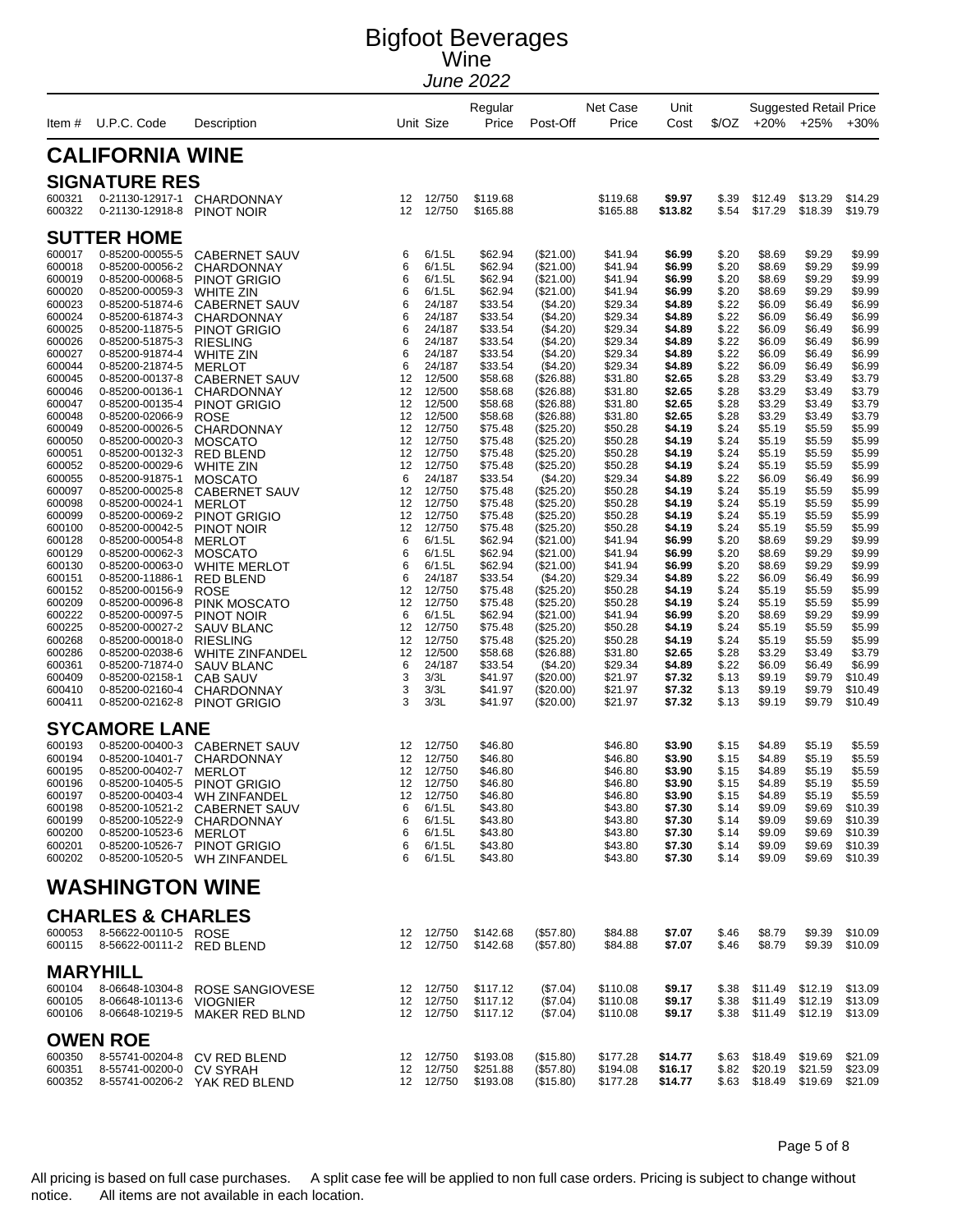|                                                | Item # U.P.C. Code                                                                                        | Description                                                                                      |                            | Unit Size                                      | Regular<br>Price                                    | Post-Off                                                      | Net Case<br>Price                                   | Unit<br>Cost                                   |                                           | $\sqrt[6]{02}$ +20% +25%                       | <b>Suggested Retail Price</b>                  | $+30%$                                         |
|------------------------------------------------|-----------------------------------------------------------------------------------------------------------|--------------------------------------------------------------------------------------------------|----------------------------|------------------------------------------------|-----------------------------------------------------|---------------------------------------------------------------|-----------------------------------------------------|------------------------------------------------|-------------------------------------------|------------------------------------------------|------------------------------------------------|------------------------------------------------|
|                                                | <b>WASHINGTON WINE</b>                                                                                    |                                                                                                  |                            |                                                |                                                     |                                                               |                                                     |                                                |                                           |                                                |                                                |                                                |
| 600353                                         | <b>SHARECROPPER'S</b>                                                                                     | 8-55741-00203-1 OR PINOT NOIR                                                                    |                            | 12 12/750                                      | \$151.08                                            | (\$14.96)                                                     | \$136.12                                            | \$11.34                                        | \$.49                                     |                                                | \$14.19 \$15.09                                | \$16.19                                        |
| 600474<br>600477<br>600478<br>600479<br>600480 | VIOLA ROSA<br>0-84279-00434-1<br>0-84279-00431-0<br>0-84279-00430-3<br>0-84279-00433-4<br>0-84279-00432-7 | <b>BERRY BLEND</b><br><b>BLACK RED BLND</b><br>MOSCATO D'ASTI<br>PEACH MOSCATO<br>ROSSO RED BLND | 12<br>12<br>12<br>12<br>12 | 12/750<br>12/750<br>12/750<br>12/750<br>12/750 | \$92.28<br>\$92.28<br>\$92.28<br>\$92.28<br>\$92.28 | (\$17.12)<br>(\$17.12)<br>(\$17.12)<br>(\$17.12)<br>(\$17.12) | \$75.16<br>\$75.16<br>\$75.16<br>\$75.16<br>\$75.16 | \$6.26<br>\$6.26<br>\$6.26<br>\$6.26<br>\$6.26 | \$.30<br>\$.30<br>\$.30<br>\$.30<br>\$.30 | \$7.79<br>\$7.79<br>\$7.79<br>\$7.79<br>\$7.79 | \$8.39<br>\$8.39<br>\$8.39<br>\$8.39<br>\$8.39 | \$8.99<br>\$8.99<br>\$8.99<br>\$8.99<br>\$8.99 |
|                                                | <b>ARGENTINA</b>                                                                                          |                                                                                                  |                            |                                                |                                                     |                                                               |                                                     |                                                |                                           |                                                |                                                |                                                |
| 600210                                         | <b>CALLIA ALTA</b><br>0-86785-75035-4                                                                     | MALBEC                                                                                           |                            | 12 12/750                                      | \$83.88                                             | (\$10.52)                                                     | \$73.36                                             | \$6.11                                         | \$.27                                     | \$7.59                                         | \$8.19                                         | \$8.69                                         |
|                                                | <b>AUSTRALIA</b>                                                                                          |                                                                                                  |                            |                                                |                                                     |                                                               |                                                     |                                                |                                           |                                                |                                                |                                                |
| 600260                                         | <b>INNOCENT BYSTANDER</b>                                                                                 | 7-67749-00867-3 VIC PNK MOSCAT                                                                   |                            | 12 12/750                                      | \$144.00                                            | (\$33.92)                                                     | \$110.08                                            | \$9.17                                         | \$.47                                     |                                                | \$11.49 \$12.19                                | \$13.09                                        |
| <b>CHILE</b>                                   |                                                                                                           |                                                                                                  |                            |                                                |                                                     |                                                               |                                                     |                                                |                                           |                                                |                                                |                                                |
| <b>FRONTERA</b><br>600295<br>600296<br>600298  | 0-82734-00102-7<br>0-82734-00104-1                                                                        | CAB-MERLOT<br><b>SAUV BLANC</b><br>0-82734-31414-1 CHARDONNAY                                    | 12<br>12<br>12             | 12/750<br>12/750<br>12/750                     | \$67.08<br>\$67.08<br>\$67.08                       | (\$15.80)<br>(\$15.80)<br>(\$15.80)                           | \$51.28<br>\$51.28<br>\$51.28                       | \$4.27<br>\$4.27<br>\$4.27                     | \$.22<br>\$.22<br>\$.22                   | \$5.29<br>\$5.29<br>\$5.29                     | \$5.69<br>\$5.69<br>\$5.69                     | \$6.09<br>\$6.09<br>\$6.09                     |
| <b>FRANCE</b>                                  |                                                                                                           |                                                                                                  |                            |                                                |                                                     |                                                               |                                                     |                                                |                                           |                                                |                                                |                                                |
| 600159                                         | <b>LOUIS JADOT</b>                                                                                        | 0-84692-40054-6 BEAU VLGE SOMM                                                                   |                            | 12 12/750                                      | \$168.00                                            | $(\$62.00)$                                                   | \$106.00                                            | \$8.83                                         | \$.55                                     |                                                | \$10.99 \$11.79                                | \$12.59                                        |
| <b>IRELAND</b>                                 |                                                                                                           |                                                                                                  |                            |                                                |                                                     |                                                               |                                                     |                                                |                                           |                                                |                                                |                                                |
| 600161                                         | <b>O'CONNERY</b><br>0-21130-51532-5 IRISH CREAM                                                           |                                                                                                  |                            | 12 12/750                                      | \$100.68                                            | (\$12.92)                                                     | \$87.76                                             | \$7.31                                         | \$.33                                     | \$9.09                                         | \$9.79                                         | \$10.49                                        |
| <b>ITALY</b>                                   |                                                                                                           |                                                                                                  |                            |                                                |                                                     |                                                               |                                                     |                                                |                                           |                                                |                                                |                                                |
| <b>BOISSIERE</b><br>600381<br>600382           | 0-86785-81005-8                                                                                           | DRY VERMOUTH<br>0-86785-81007-2 SWEET VERMOUTH                                                   | 12                         | 12/750<br>12 12/750                            | \$92.28<br>\$92.28                                  | (\$15.80)<br>(\$15.80)                                        | \$76.48<br>\$76.48                                  | \$6.37<br>\$6.37                               | \$.30<br>\$.30                            | \$7.99<br>\$7.99                               | \$8.49<br>\$8.49                               | \$9.09<br>\$9.09                               |
| <b>CAVIT</b><br>600067<br>600144               |                                                                                                           | 0-86785-21211-1 LUNETTA PROSC<br>0-86785-00003-9 PINOT GRIGIO                                    | 6                          | 12 12/750<br>6/1.5                             | \$134.28<br>\$66.00                                 | (\$15.80)<br>(\$10.46)                                        | \$118.48<br>\$55.54                                 | \$9.87<br>\$9.25                               | \$.44                                     | \$1.30 \$11.59 \$12.29                         | \$12.29 \$13.19                                | \$14.09<br>\$13.19                             |
| <b>ROSCATO</b>                                 |                                                                                                           | 600336 0-86785-11073-8 DOLCE RED BLEND                                                           |                            | 12 12/750                                      | \$120.00                                            | (\$9.92)                                                      | \$110.08                                            | \$9.17                                         |                                           | \$.39 \$11.49 \$12.19 \$13.09                  |                                                |                                                |
|                                                | <b>PORTUGAL</b>                                                                                           |                                                                                                  |                            |                                                |                                                     |                                                               |                                                     |                                                |                                           |                                                |                                                |                                                |
| <b>FONSECA</b>                                 | 600154 0-84692-30364-9 BIN 27 PORT                                                                        |                                                                                                  |                            | 12 12/750                                      | \$184.68                                            | (\$31.64)                                                     | \$153.04                                            | \$12.75                                        |                                           | \$.60 \$15.89 \$16.99                          |                                                | \$18.19                                        |
| <b>SAKE</b>                                    |                                                                                                           |                                                                                                  |                            |                                                |                                                     |                                                               |                                                     |                                                |                                           |                                                |                                                |                                                |
| <b>OZEKI</b>                                   | 600185  0-08672-40001-9  JUNMAI SAKE                                                                      |                                                                                                  |                            | 1 19L                                          | \$84.00                                             | $(\$21.00)$                                                   | \$63.00                                             | \$63.00                                        |                                           | \$.13 \$78.79 \$83.99                          |                                                | \$89.99                                        |
|                                                | <b>SHO CHIKU BAI</b><br>600108  0-86395-09500-5  JUNMAI SAKE                                              |                                                                                                  |                            | 12 12/750                                      | \$84.00                                             | (\$21.80)                                                     | \$62.20                                             | \$5.18                                         | \$.27                                     | \$6.49                                         | \$6.89                                         | \$7.39                                         |
| <b>YOMI</b><br>600481                          | 7-47846-90250-0 JUNMAI SAKE                                                                               |                                                                                                  |                            | 24 24/250                                      | \$84.00                                             | (\$.92)                                                       | \$83.08                                             | \$3.46                                         | \$.41                                     | \$4.29                                         | \$4.59<br>Page 6 of 8                          | \$4.89                                         |

All pricing is based on full case purchases. A split case fee will be applied to non full case orders. Pricing is subject to change without notice. All items are not available in each location. All items are not available in each location.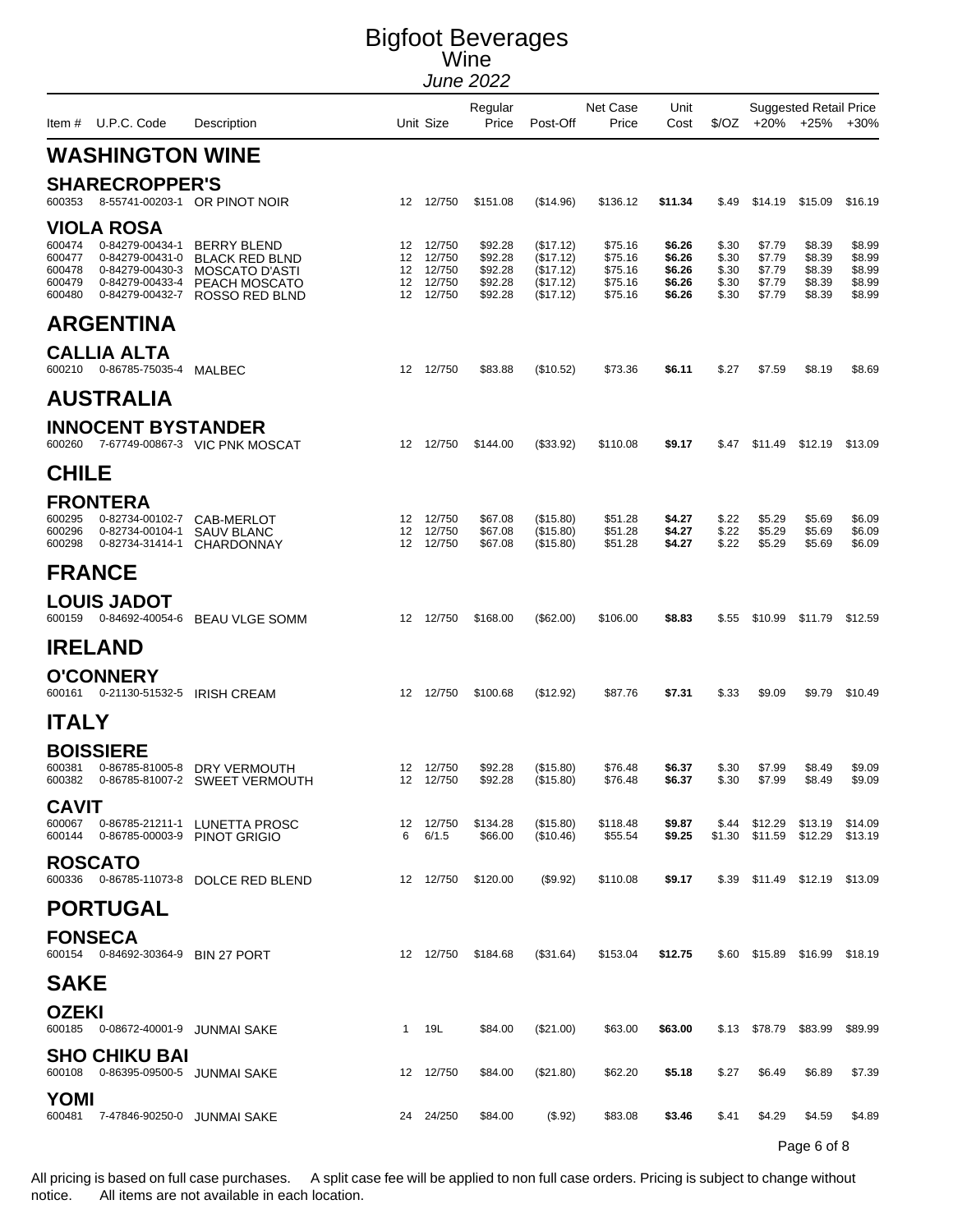|                  |                                               |                                                                  |                 |                     | Regular              |                          | Net Case             | Unit             |                 |                          | <b>Suggested Retail Price</b> |                    |
|------------------|-----------------------------------------------|------------------------------------------------------------------|-----------------|---------------------|----------------------|--------------------------|----------------------|------------------|-----------------|--------------------------|-------------------------------|--------------------|
|                  | Item # U.P.C. Code                            | Description                                                      |                 | Unit Size           | Price                | Post-Off                 | Price                | Cost             |                 | $\sqrt[6]{02}$ +20% +25% |                               | $+30%$             |
| <b>SPAIN</b>     |                                               |                                                                  |                 |                     |                      |                          |                      |                  |                 |                          |                               |                    |
|                  | <b>BELLE GROVE</b>                            |                                                                  |                 |                     |                      |                          |                      |                  |                 |                          |                               |                    |
| 600417           | 0-17619-05300-6                               | <b>CAB SAUV</b>                                                  | 12              | 12/500              | \$33.00              | (S7.16)                  | \$25.84              | \$2.15           | \$.16           | \$2.69                   | \$2.89                        | \$3.09             |
| 600418<br>600419 | 0-17619-05303-7                               | <b>CHARDONNAY</b>                                                | 12              | 12/500              | \$33.00<br>\$33.00   | (\$7.16)                 | \$25.84              | \$2.15           | \$.16           | \$2.69                   | \$2.89                        | \$3.09             |
| 600420           | 0-17619-05301-3<br>0-17619-05302-0            | MERLOT<br>ROSE                                                   | 12              | 12/500<br>12 12/500 | \$33.00              | (\$7.16)<br>(\$7.16)     | \$25.84<br>\$25.84   | \$2.15<br>\$2.15 | \$.16<br>\$.16  | \$2.69<br>\$2.69         | \$2.89<br>\$2.89              | \$3.09<br>\$3.09   |
| <b>POEMA</b>     |                                               |                                                                  |                 |                     |                      |                          |                      |                  |                 |                          |                               |                    |
| 600315           |                                               | 0-84692-51120-4 PENEDES BRUT                                     |                 | 12 12/750           | \$144.00             | $(\$42.32)$              | \$101.68             | \$8.47           | \$.47           | \$10.59                  | \$11.29                       | \$12.09            |
|                  | <b>SPARKLING WINE</b>                         |                                                                  |                 |                     |                      |                          |                      |                  |                 |                          |                               |                    |
|                  | <b>CRISTALINO</b>                             |                                                                  |                 |                     |                      |                          |                      |                  |                 |                          |                               |                    |
| 600085           | 7-45639-55000-6 BRUT CAVA                     |                                                                  | 12              | 12/750              | \$92.28              | (\$15.32)                | \$76.96              | \$6.41           | \$.30           | \$7.99                   | \$8.59                        | \$9.19             |
|                  | <b>KORBEL SPARKLING</b>                       |                                                                  |                 |                     |                      |                          |                      |                  |                 |                          |                               |                    |
| 600174           |                                               | 0-84704-09122-9 BRUT SPARKLING                                   | 6               | 24/187              | \$88.71              | (\$18.77)                | \$69.94              | \$11.65          | \$.58           | \$14.59                  | \$15.49                       | \$16.69            |
| 600323           | 0-84704-09132-8                               | <b>BRUT CHAMPAGNE</b>                                            | 12              | 12/750              | \$143.88             | (\$26.00)                | \$117.88             | \$9.82           | \$.47           | \$12.29                  | \$13.09                       | \$13.99            |
| 600324<br>600473 | 0-84704-09147-2                               | <b>EX DRY SPARK</b><br>0-84704-09288-2 BLANC DE NOIR             | 12<br>12        | 12/750<br>12/750    | \$143.88<br>\$143.88 | (\$26.00)<br>(\$26.00)   | \$117.88<br>\$117.88 | \$9.82<br>\$9.82 | \$.47<br>\$.47  | \$12.29<br>\$12.29       | \$13.09<br>\$13.09            | \$13.99<br>\$13.99 |
| <b>LA JOLIE</b>  |                                               |                                                                  |                 |                     |                      |                          |                      |                  |                 |                          |                               |                    |
| 600157           | 0-11699-01542-8                               | <b>BLANC BRUT</b>                                                | 12              | 12/750              | \$125.88             | (\$16.88)                | \$109.00             | \$9.08           | \$.41           | \$11.39                  | \$12.09                       | \$12.99            |
| 600158           | 0-11699-01836-8                               | ROSE                                                             | 12 <sup>°</sup> | 12/750              | \$125.88             | (\$16.88)                | \$109.00             | \$9.08           | \$.41           | \$11.39                  | \$12.09                       | \$12.99            |
|                  | <b>OPERA PRIMA</b>                            |                                                                  |                 |                     |                      |                          |                      |                  |                 |                          |                               |                    |
| 600184           |                                               | 0-17619-02510-2 BRUT SPARKLING                                   |                 | 12 12/750           | \$57.48              | (\$9.80)                 | \$47.68              | \$3.97           | \$.18           | \$4.99                   | \$5.29                        | \$5.69             |
| <b>RISATA</b>    |                                               |                                                                  |                 |                     |                      |                          |                      |                  |                 |                          |                               |                    |
| 600165           | 0-84279-97763-8                               | <b>MOSCATO</b>                                                   | 6               | 6/750               | \$79.74              | (\$20.00)                | \$59.74              | \$9.95           | \$.52           | \$12.49                  | \$13.29                       | \$14.19            |
| 600166<br>600167 | 0-84279-00250-7<br>0-84279-98810-8            | <b>MOSCATO</b>                                                   | 24<br>6         | 24/187<br>6/750     | \$100.56             | (\$24.20)                | \$76.36              | \$3.18<br>\$9.95 | \$.66<br>\$3.13 | \$3.99                   | \$4.19                        | \$4.49             |
| 600483           | 0-84279-99995-1                               | PINK MOSCATO<br><b>RED MOSCATO</b>                               | 6               | 6/750               | \$79.74<br>\$79.74   | (\$20.00)<br>$(\$20.00)$ | \$59.74<br>\$59.74   | \$9.95           | \$.52           | \$12.49<br>\$12.49       | \$13.29<br>\$13.29            | \$14.19<br>\$14.19 |
|                  |                                               | <b>PROGRESSIVE ADULT BEVERAGE</b>                                |                 |                     |                      |                          |                      |                  |                 |                          |                               |                    |
|                  | <b>BUZZBALLZ</b>                              |                                                                  |                 |                     |                      |                          |                      |                  |                 |                          |                               |                    |
| 600002           | 8-57641-00289-0                               | <b>CHOCO</b>                                                     | 24              | 24/187              | \$66.00              | (\$10.04)                | \$55.96              | \$2.33           | \$43            | \$2.89                   | \$3.09                        | \$3.29             |
| 600009           | 8-57641-00230-2                               | LEMON                                                            | 24              | 24/187              | \$66.00              | (\$10.04)                | \$55.96              | \$2.33           | \$43            | \$2.89                   | \$3.09                        | \$3.29             |
| 600010           | 8-57641-00214-2                               | LIME RITA                                                        | 24              | 24/187              | \$66.00              | (\$10.04)                | \$55.96              | \$2.33           | \$.43           | \$2.89                   | \$3.09                        | \$3.29             |
| 600011           | 8-55200-00528-3                               | <b>PEACH</b>                                                     | 24              | 24/187              | \$66.00              | (\$10.04)                | \$55.96              | \$2.33           | \$43            | \$2.89                   | \$3.09                        | \$3.29             |
| 600012<br>600066 | 8-57641-00221-0<br>8-57641-00229-6            | <b>SOUR APPLE</b><br>PINEAPLE COLAD                              | 24<br>24        | 24/187<br>24/187    | \$66.00<br>\$66.00   | (\$10.04)<br>(\$10.04)   | \$55.96<br>\$55.96   | \$2.33<br>\$2.33 | \$43<br>\$.43   | \$2.89<br>\$2.89         | \$3.09<br>\$3.09              | \$3.29<br>\$3.29   |
| 600228           | 8-57641-00210-4                               | <b>CRANBERRY</b>                                                 | 24              | 24/187              | \$66.00              | (\$10.04)                | \$55.96              | \$2.33           | \$43            | \$2.89                   | \$3.09                        | \$3.29             |
| 600230           | 8-57641-00265-4                               | <b>STRAWBERRY</b>                                                | 24              | 24/187              | \$66.00              | (\$10.04)                | \$55.96              | \$2.33           | \$43            | \$2.89                   | \$3.09                        | \$3.29             |
| 600231           |                                               | 8-55200-00554-2 WATERMELON                                       | 24              | 24/187              | \$66.00              | (\$10.04)                | \$55.96              | \$2.33           | \$.43           | \$2.89                   | \$3.09                        | \$3.29             |
| 600264<br>600265 | 8-54530-00858-2 GRAPEFRUIT<br>8-54530-00860-5 | <b>HORCHATA</b>                                                  | 24<br>24        | 24/187<br>24/187    | \$66.00<br>\$66.00   | (\$10.04)<br>(\$10.04)   | \$55.96<br>\$55.96   | \$2.33<br>\$2.33 | \$.43<br>\$43   | \$2.89<br>\$2.89         | \$3.09<br>\$3.09              | \$3.29<br>\$3.29   |
| 600389           | 8-57674-00767-1                               | <b>HAZELNUT LATTE</b>                                            | 24              | 24/187              | \$66.00              | (\$10.04)                | \$55.96              | \$2.33           | \$.43           | \$2.89                   | \$3.09                        | \$3.29             |
| 600490           | 8-57674-00790-9                               | <b>EGGNOG</b>                                                    | 24              | 24/187              | \$68.16              | (\$12.20)                | \$55.96              | \$2.33           | \$44            | \$2.89                   | \$3.09                        | \$3.29             |
|                  | <b>CHI-CHI'S</b>                              |                                                                  |                 |                     |                      |                          |                      |                  |                 |                          |                               |                    |
| 600383           | 0-80660-01137-0                               | LONG ISLAND                                                      | 24              | 24/187              | \$38.40              | (\$12.20)                | \$26.20              | \$1.09           | \$.25           | \$1.39                   | \$1.49                        | \$1.59             |
| 600384<br>600385 | 0-80660-01134-9<br>0-88004-02739-1            | MARGARITA                                                        | 24<br>24        | 24/187<br>24/187    | \$38.40<br>\$38.40   | (\$12.20)<br>(\$12.20)   | \$26.20<br>\$26.20   | \$1.09<br>\$1.09 | \$.25<br>\$.25  | \$1.39<br>\$1.39         | \$1.49<br>\$1.49              | \$1.59<br>\$1.59   |
| 600386           | 0-88004-03154-1                               | <b>MEX MUDSLIDE</b><br><b>PEACH MARG</b>                         | 24              | 24/187              | \$38.40              | (\$12.20)                | \$26.20              | \$1.09           | \$.25           | \$1.39                   | \$1.49                        | \$1.59             |
| 600387           | 0-88004-02740-7                               | PINA COLADA                                                      | 24              | 24/187              | \$38.40              | (\$12.20)                | \$26.20              | \$1.09           | \$.25           | \$1.39                   | \$1.49                        | \$1.59             |
| 600482           | 0-80660-01142-4                               | <b>SKINNY MARGARIT</b>                                           | 24              | 24/187              | \$38.40              | (\$12.20)                | \$26.20              | \$1.09           | \$.25           | \$1.39                   | \$1.49                        | \$1.59             |
| <b>RELSKA</b>    |                                               |                                                                  |                 |                     |                      |                          |                      |                  |                 |                          |                               |                    |
| 600500           |                                               | 0-00000-00000-0 VARIETY PACK                                     | 6               | 60/50               | \$45.00              | (\$2.60)                 | \$42.40              | \$7.06           | \$.44           | \$8.79                   | \$9.39                        | \$10.09            |
| <b>UPTOWN</b>    |                                               |                                                                  |                 |                     |                      |                          |                      |                  |                 |                          |                               |                    |
| 600400<br>600401 | 8-54530-00895-7                               | <b>CHOCOLATINI</b><br>8-54530-00883-4 LIME MARGARITA             | 6<br>6          | 6/1.5L<br>6/1.5L    | \$70.74<br>\$70.74   | (\$11.00)<br>(\$11.00)   | \$59.74<br>\$59.74   | \$9.95<br>\$9.95 | \$.23<br>\$.23  | \$12.49<br>\$12.49       | \$13.29<br>\$13.29            | \$14.19<br>\$14.19 |
| 600402           | 8-51091-00620-0                               | <b>MANGO MARGARTA</b>                                            | 6               | 6/1.5L              | \$70.74              | (\$11.00)                | \$59.74              | \$9.95           | \$.23           | \$12.49                  | \$13.29                       | \$14.19            |
| 600403           | 8-54530-00887-2                               | STRAW MARGARITA                                                  | 6               | 6/1.5L              | \$70.74              | (\$11.00)                | \$59.74              | \$9.95           | \$.23           | \$12.49                  | \$13.29                       | \$14.19            |
| 600448           |                                               | 8-50021-38310-7 CHOCOLATINI                                      | 12              | 12/750              | \$101.88             | (\$38.48)                | \$63.40              | \$5.28           | \$.33           | \$6.59                   | \$6.99                        | \$7.59             |
| 600449<br>600450 |                                               | 8-50021-38300-8 LIME MARGARITA<br>8-50021-38302-2 MANGO MARGARIT | 12              | 12/750<br>12 12/750 | \$101.88<br>\$101.88 | (\$38.48)<br>(\$38.48)   | \$63.40<br>\$63.40   | \$5.28<br>\$5.28 | \$.33<br>\$.33  | \$6.59<br>\$6.59         | \$6.99<br>\$6.99              | \$7.59<br>\$7.59   |

Page 7 of 8

All pricing is based on full case purchases. A split case fee will be applied to non full case orders. Pricing is subject to change without notice. All items are not available in each location.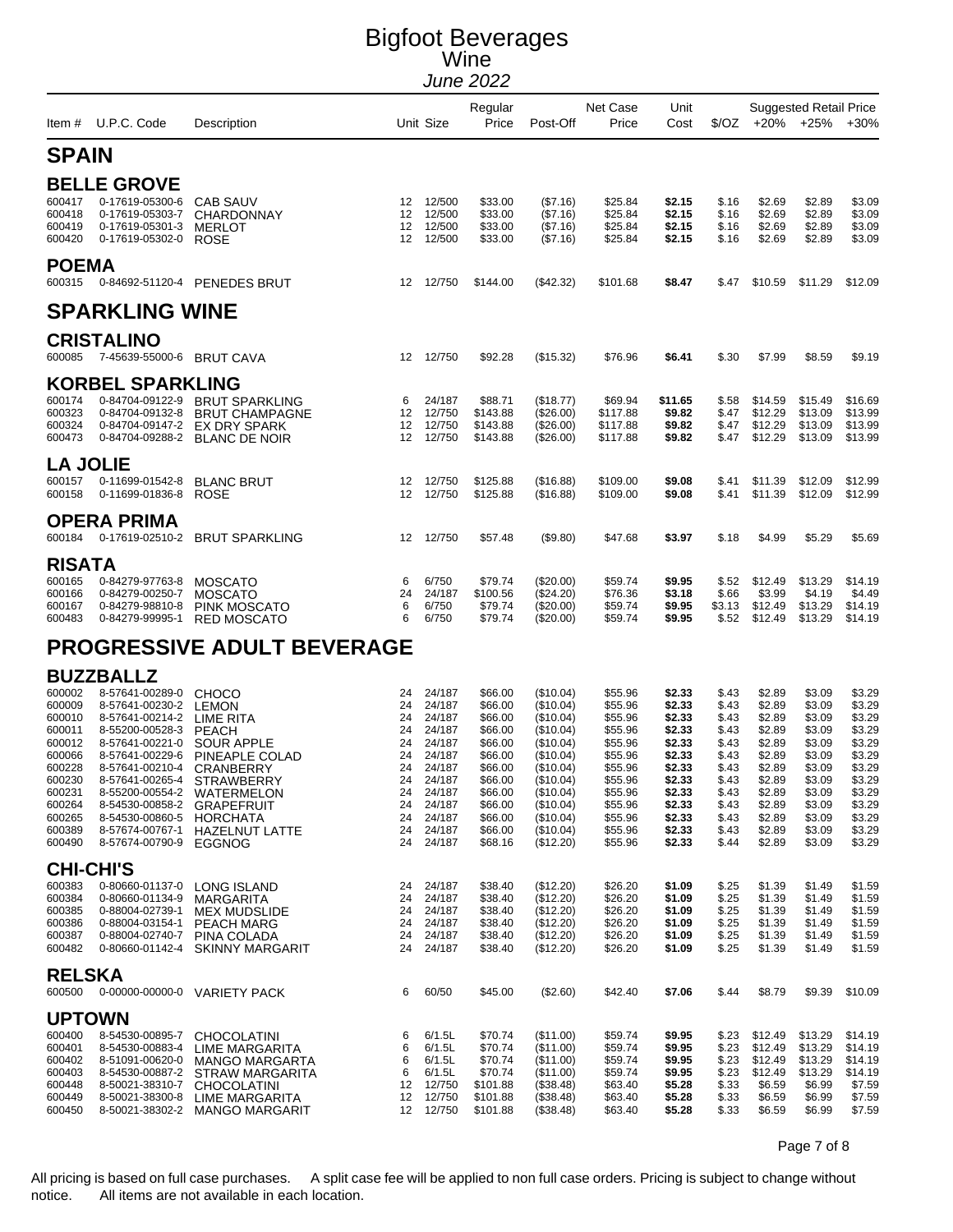|                                                                    |                                                                                                                                                            |                                                                                                                                                       |                                 |                                                          | Regular                                                                   |                                                                                  | Net Case                                                                  | Unit                                                               |                                                             |                                                                    | <b>Suggested Retail Price</b>                                      |                                                                    |
|--------------------------------------------------------------------|------------------------------------------------------------------------------------------------------------------------------------------------------------|-------------------------------------------------------------------------------------------------------------------------------------------------------|---------------------------------|----------------------------------------------------------|---------------------------------------------------------------------------|----------------------------------------------------------------------------------|---------------------------------------------------------------------------|--------------------------------------------------------------------|-------------------------------------------------------------|--------------------------------------------------------------------|--------------------------------------------------------------------|--------------------------------------------------------------------|
| Item#                                                              | U.P.C. Code                                                                                                                                                | Description                                                                                                                                           |                                 | Unit Size                                                | Price                                                                     | Post-Off                                                                         | Price                                                                     | Cost                                                               | S/OZ                                                        | $+20%$                                                             | $+25%$                                                             | $+30%$                                                             |
|                                                                    |                                                                                                                                                            | <b>PROGRESSIVE ADULT BEVERAGE</b>                                                                                                                     |                                 |                                                          |                                                                           |                                                                                  |                                                                           |                                                                    |                                                             |                                                                    |                                                                    |                                                                    |
| <b>UPTOWN</b><br>600451<br>600492                                  | 8-50021-38312-1<br>8-57674-00749-7                                                                                                                         | PINA COLADA<br>PINA COLAD                                                                                                                             | 12<br>6                         | 12/750<br>6/1.5L                                         | \$101.88<br>\$70.74                                                       | (\$38.48)<br>(\$11.00)                                                           | \$63.40<br>\$59.74                                                        | \$5.28<br>\$9.95                                                   | \$.33<br>\$.23                                              | \$6.59<br>\$12.49                                                  | \$6.99<br>\$13.29                                                  | \$7.59<br>\$14.19                                                  |
|                                                                    | <b>NA WINE</b>                                                                                                                                             |                                                                                                                                                       |                                 |                                                          |                                                                           |                                                                                  |                                                                           |                                                                    |                                                             |                                                                    |                                                                    |                                                                    |
| 600149<br>600150<br>600316                                         | <b>SUTTER HOME</b><br>0-85200-00108-8<br>0-85200-00105-7<br>0-85200-00161-3                                                                                | <b>FRE MERLOT NA</b><br><b>FRE BRUT NA</b><br>FRE CAB SAUV NA                                                                                         | 12<br>12<br>12                  | 12/750<br>12/750<br>12/750                               | \$100.68<br>\$100.68<br>\$100.68                                          | (\$15.80)<br>(\$15.80)<br>(\$15.80)                                              | \$84.88<br>\$84.88<br>\$84.88                                             | \$7.07<br>\$7.07<br>\$7.07                                         | \$.33<br>\$.33<br>\$.33                                     | \$8.79<br>\$8.79<br>\$8.79                                         | \$9.39<br>\$9.39<br>\$9.39                                         | \$10.09<br>\$10.09<br>\$10.09                                      |
|                                                                    | <b>NA MIXERS</b>                                                                                                                                           |                                                                                                                                                       |                                 |                                                          |                                                                           |                                                                                  |                                                                           |                                                                    |                                                             |                                                                    |                                                                    |                                                                    |
| 600456                                                             | <b>CLAMATO</b><br>0-14800-10337-3                                                                                                                          | <b>SWEET &amp; SPICY</b>                                                                                                                              | 6                               | 6/1L                                                     | \$27.00                                                                   | (\$5.06)                                                                         | \$21.94                                                                   | \$3.65                                                             | \$.13                                                       | \$4.59                                                             | \$4.89                                                             | \$5.19                                                             |
| 600457<br>600458<br>600459<br>600460<br>600461<br>600475<br>600476 | <b>MR &amp; MRS T</b><br>0-70655-93530-9<br>0-70655-96030-1<br>0-70655-91230-0<br>0-70655-91001-6<br>0-70655-91003-0<br>0-70655-90230-1<br>0-70655-90130-4 | <b>MARGARITA MIX</b><br>PINA COLADA<br>SWEET&SOUR<br><b>BLOODY MARY</b><br><b>BOLD&amp;SPICY BM</b><br><b>BOLD&amp;SPICY BM</b><br><b>BLOODY MARY</b> | 6<br>6<br>6<br>6<br>6<br>6<br>6 | 6/1L<br>6/1L<br>6/1L<br>6/1.75<br>6/1.75<br>6/1L<br>6/1L | \$27.00<br>\$27.00<br>\$27.00<br>\$39.00<br>\$39.00<br>\$27.00<br>\$27.00 | (\$5.06)<br>(\$5.06)<br>(\$5.06)<br>(\$4.46)<br>(\$4.46)<br>(\$5.06)<br>(\$5.06) | \$21.94<br>\$21.94<br>\$21.94<br>\$34.54<br>\$34.54<br>\$21.94<br>\$21.94 | \$3.65<br>\$3.65<br>\$3.65<br>\$5.75<br>\$5.75<br>\$3.65<br>\$3.65 | \$.13<br>\$.13<br>\$.13<br>\$.11<br>\$.11<br>\$.13<br>\$.13 | \$4.59<br>\$4.59<br>\$4.59<br>\$7.19<br>\$7.19<br>\$4.59<br>\$4.59 | \$4.89<br>\$4.89<br>\$4.89<br>\$7.69<br>\$7.69<br>\$4.89<br>\$4.89 | \$5.19<br>\$5.19<br>\$5.19<br>\$8.19<br>\$8.19<br>\$5.19<br>\$5.19 |
| <b>ROSE'S</b><br>600462<br>600463<br>600464                        | 0-16600-00126-2<br>0-16600-00005-0<br>0-16600-00004-3                                                                                                      | <b>MOJITO MIX</b><br><b>GRENADINE</b><br>LIME JUICE                                                                                                   | 6<br>12<br>12                   | 6/1L<br>12/12Z<br>12/12Z                                 | \$39.00<br>\$48.00<br>\$48.00                                             | (\$6.56)<br>(\$9.32)<br>(\$9.32)                                                 | \$32.44<br>\$38.68<br>\$38.68                                             | \$5.40<br>\$3.22<br>\$3.22                                         | \$.19<br>\$.33<br>\$.33                                     | \$6.79<br>\$3.99<br>\$3.99                                         | \$7.19<br>\$4.29<br>\$4.29                                         | \$7.69<br>\$4.59<br>\$4.59                                         |